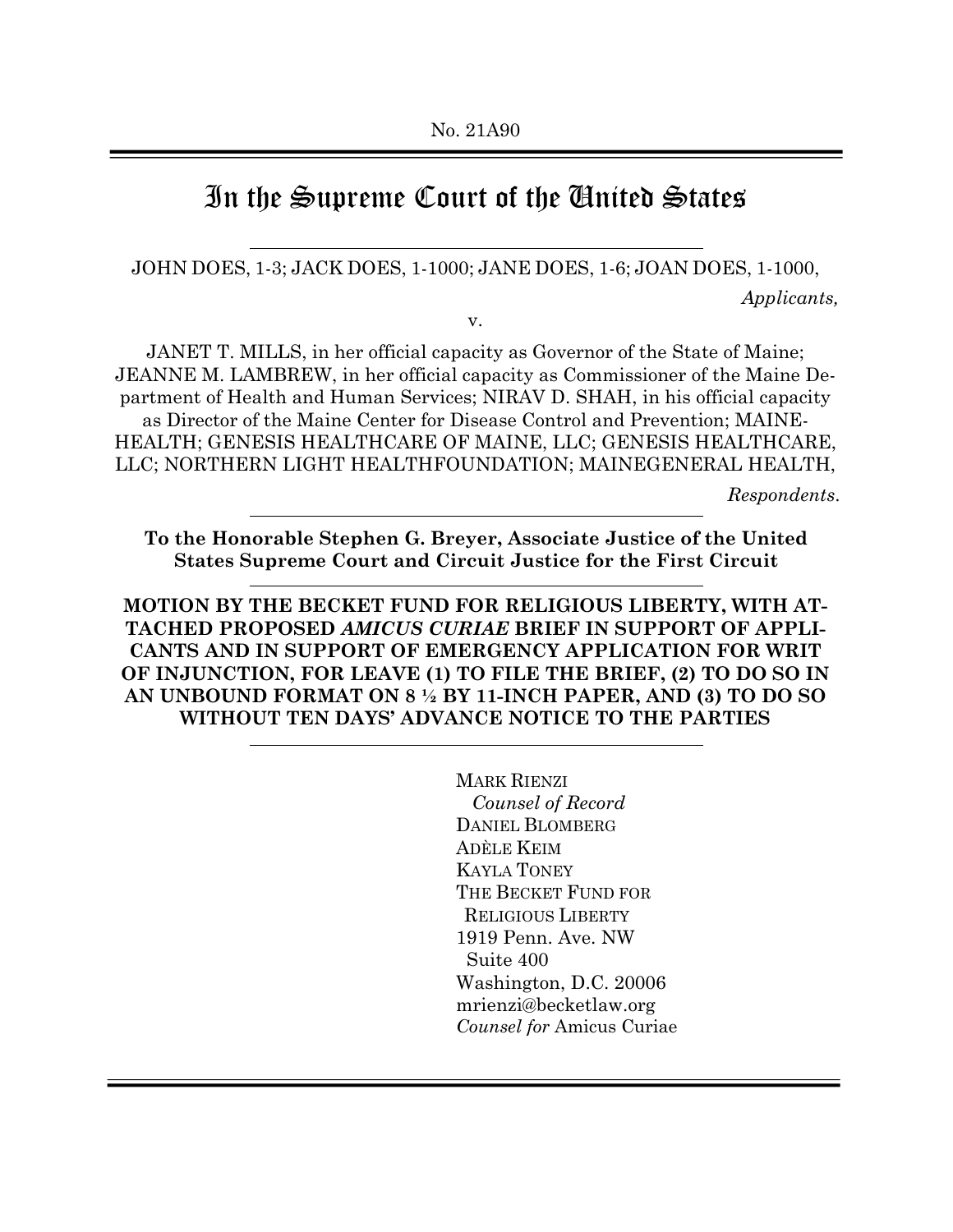The Becket Fund for Religious Liberty respectfully moves for leave to file a brief *amicus curiae* in support of Applicants' Emergency Application For Writ of Injunction, without 10 days' advance notice to the parties of *Amicus*'s intent to file as ordinarily required.

In light of the expedited briefing schedule set by the Court, it was not feasible to give 10 days' notice, but *Amicus* was nevertheless able to obtain a position on the motion from the parties. Applicants and State Respondents consent to the filing of the *amicus* brief. Private Respondents take no position on the filing of this brief.

The Becket Fund for Religious Liberty is a non-profit, nonpartisan law firm dedicated to protecting the free expression of all religious traditions. Becket has represented agnostics, Buddhists, Christians, Hindus, Jews, Muslims, Santeros, Sikhs, and Zoroastrians, among others, nationwide. Becket has also represented numerous prevailing religious parties in this Court. See, *e.g.*, *Hosanna-Tabor Evangelical Lutheran Church & Sch.* v. *EEOC*, 565 U.S. 171 (2012); *Burwell* v. *Hobby Lobby Stores, Inc.*, 573 U.S. 682 (2014); *Holt* v. *Hobbs*, 574 U.S. 352 (2015); *Zubik* v. *Burwell*, 136 S. Ct. 1557 (2016); *Our Lady of Guadalupe Sch.* v. *Morrissey-Berru*, 140 S. Ct. 2049 (2020); *Little Sisters of the Poor Saints Peter & Paul Home* v. *Pennsylvania*, 140 S. Ct. 2367 (2020); *Fulton* v. *City of Philadelphia*, 141 S. Ct. 1868 (2021).

Becket has also litigated cases before this and other courts concerning the intersection of COVID-related restrictions and the free exercise of religion. See, *e.g.*, *Agudath Israel of Am.* v. *Cuomo*, 141 S. Ct. 889 (2020); *Lebovits* v. *Cuomo*, 1:20-cv-01284 (N.D.N.Y. filed Oct. 16, 2020) (challenge to restrictions on Jewish girls' school);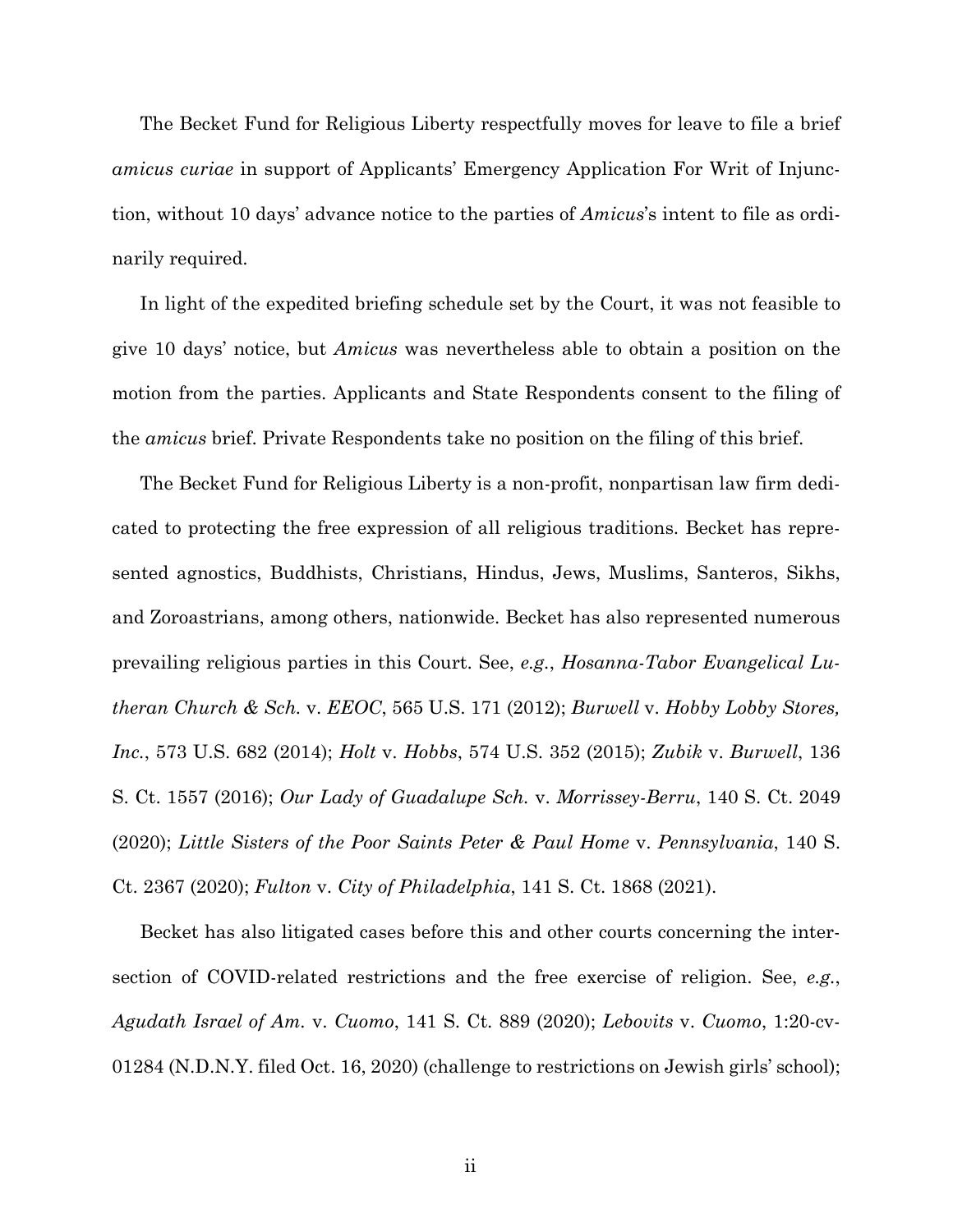*Roman Catholic Archbishop of Washington* v. *Bowser*, No. 20-cv-03625, 2021 WL 1146399 (D.D.C. Mar. 25, 2021) (enjoining restrictions on worship attendance).

*Amicus* offers the proposed brief to address how vaccine mandate conflicts, while difficult, can be resolved by courts holding parties on all sides—plaintiffs, governments, and employers—to their respective burdens. Doing so will provide muchneeded guidance to the lower courts, and much-needed assurance to the public, that ours is a "government of laws, not of men." *Youngstown Sheet & Tube Co.* v. *Sawyer*, 343 U.S. 579, 646 (Jackson, J., concurring). The *amicus* brief thus includes relevant material not fully brought to the attention of the Court by the parties. See Sup. Ct. R. 37.1.

For the foregoing reasons, *Amicus* respectfully requests that the Court grant this unopposed motion to file the attached proposed *amicus* brief and accept it in the format and at the time submitted.

Respectfully submitted.

/s/ Mark Rienzi MARK RIENZI *Counsel of Record* DANIEL BLOMBERG ADÈLE KEIM KAYLA TONEY THE BECKET FUND FOR RELIGIOUS LIBERTY 1919 Penn. Ave. NW Suite 400 Washington, D.C. 20006 mrienzi@becketlaw.org *Counsel for* Amicus Curiae

OCTOBER 2021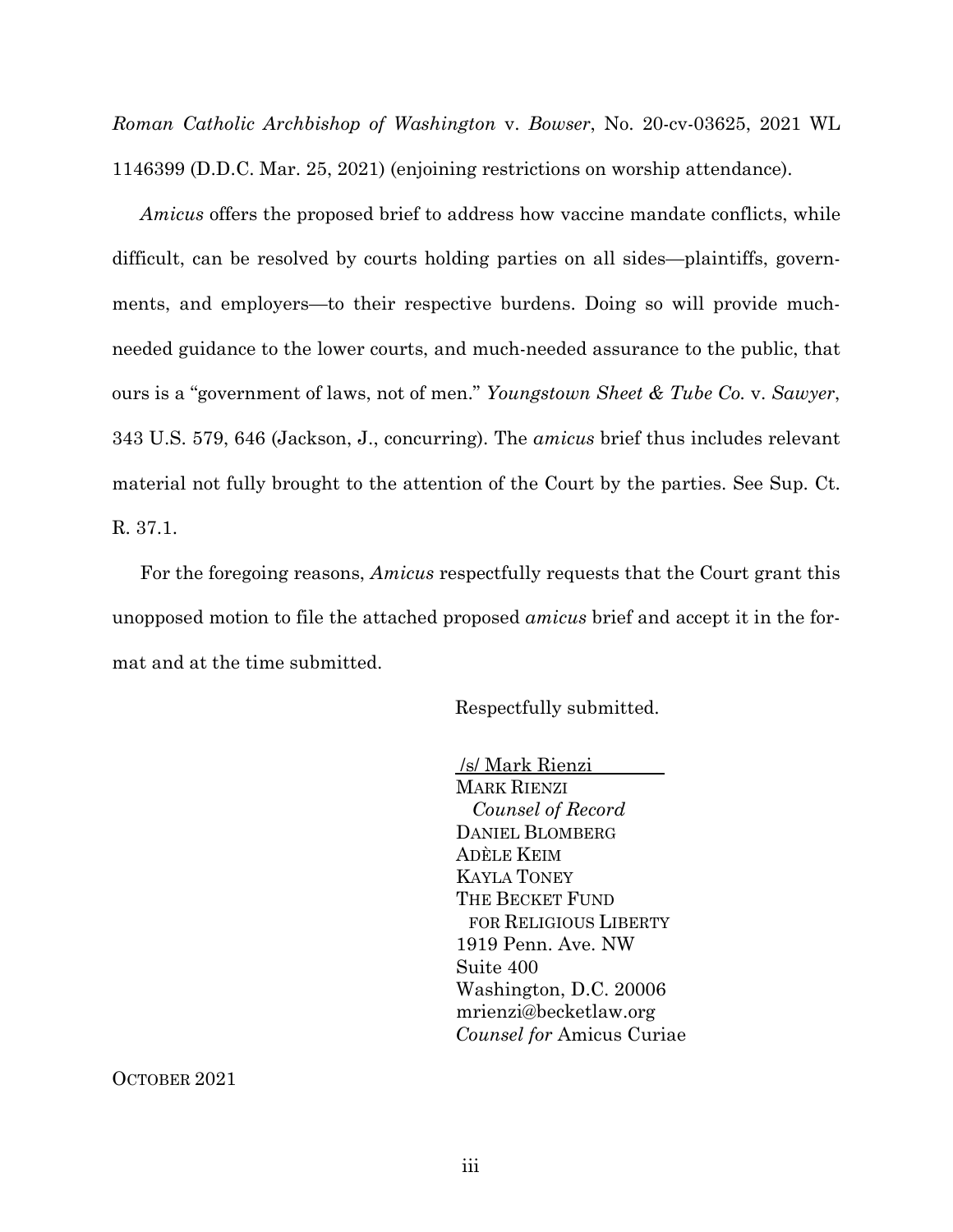# In the Supreme Court of the United States

JOHN DOES 1-3, ET AL.,

*Applicants,*

v.

JANET T. MILLS, IN HER OFFICIAL CAPACITY AS GOVERNOR OF MAINE, ET AL.,

*Respondents*.

**To the Honorable Stephen G. Breyer, Associate Justice of the United States Supreme Court and Circuit Justice for the First Circuit**

## **BRIEF** *AMICUS CURIAE* **OF THE BECKET FUND FOR RELIGIOUS LIB-ERTY IN SUPPORT OF APPLICANTS AND EMERGENCY APPLICATION FOR WRIT OF INJUNCTION**

MARK RIENZI *Counsel of Record* DANIEL BLOMBERG ADÈLE KEIM KAYLA TONEY THE BECKET FUND FOR RELIGIOUS LIBERTY 1919 Penn. Ave. NW Suite 400 Washington, D.C. 20006 mrienzi@becketlaw.org

*Counsel for* Amicus Curiae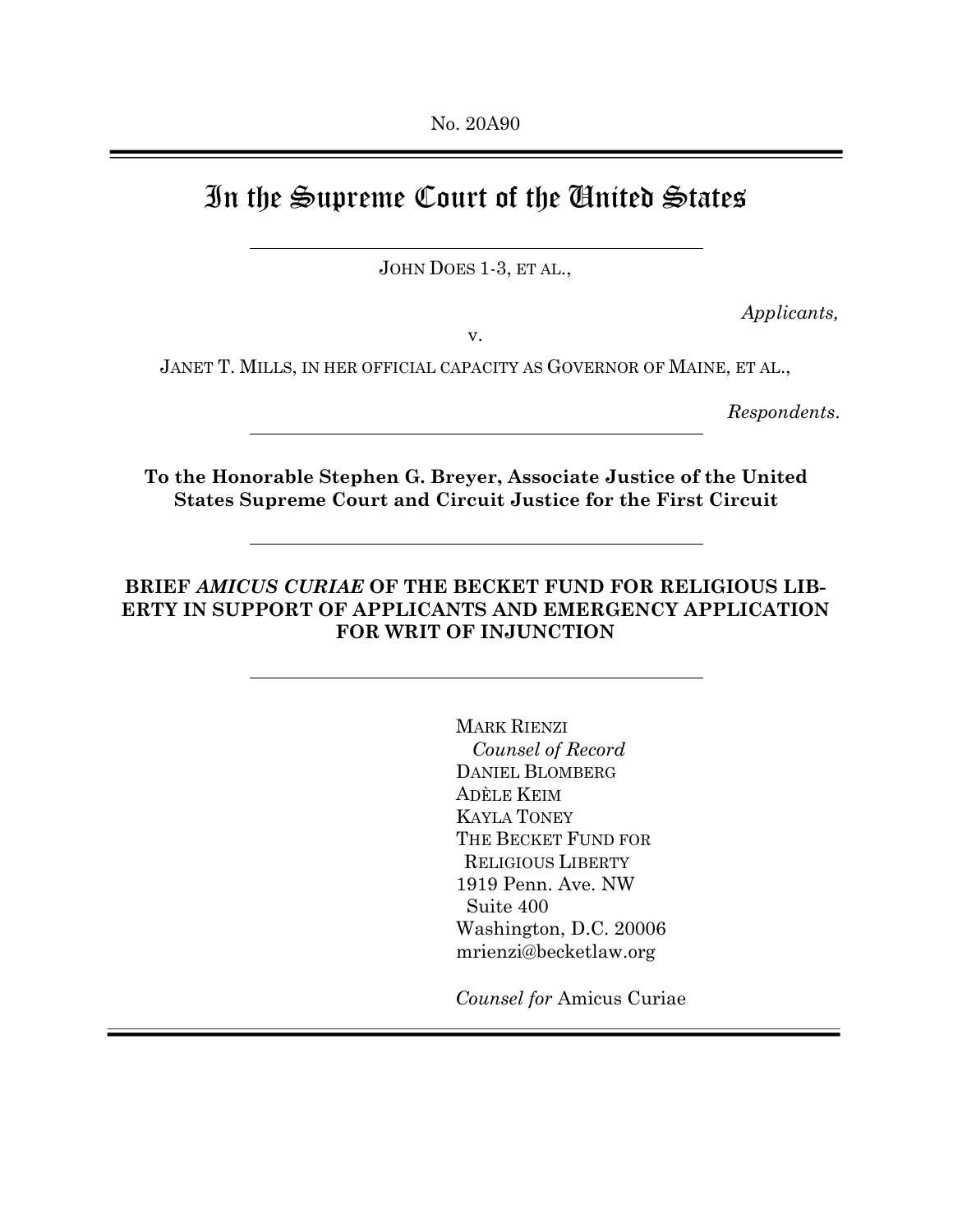# **TABLE OF CONTENTS**

| $I_{\cdot}$ | Religious liberty plaintiffs must show their claims are  |  |  |
|-------------|----------------------------------------------------------|--|--|
| II.         | Mandates that selectively burden religious exercise must |  |  |
| III.        |                                                          |  |  |
| IV.         | Maine cannot exempt employers from their burdens         |  |  |
|             |                                                          |  |  |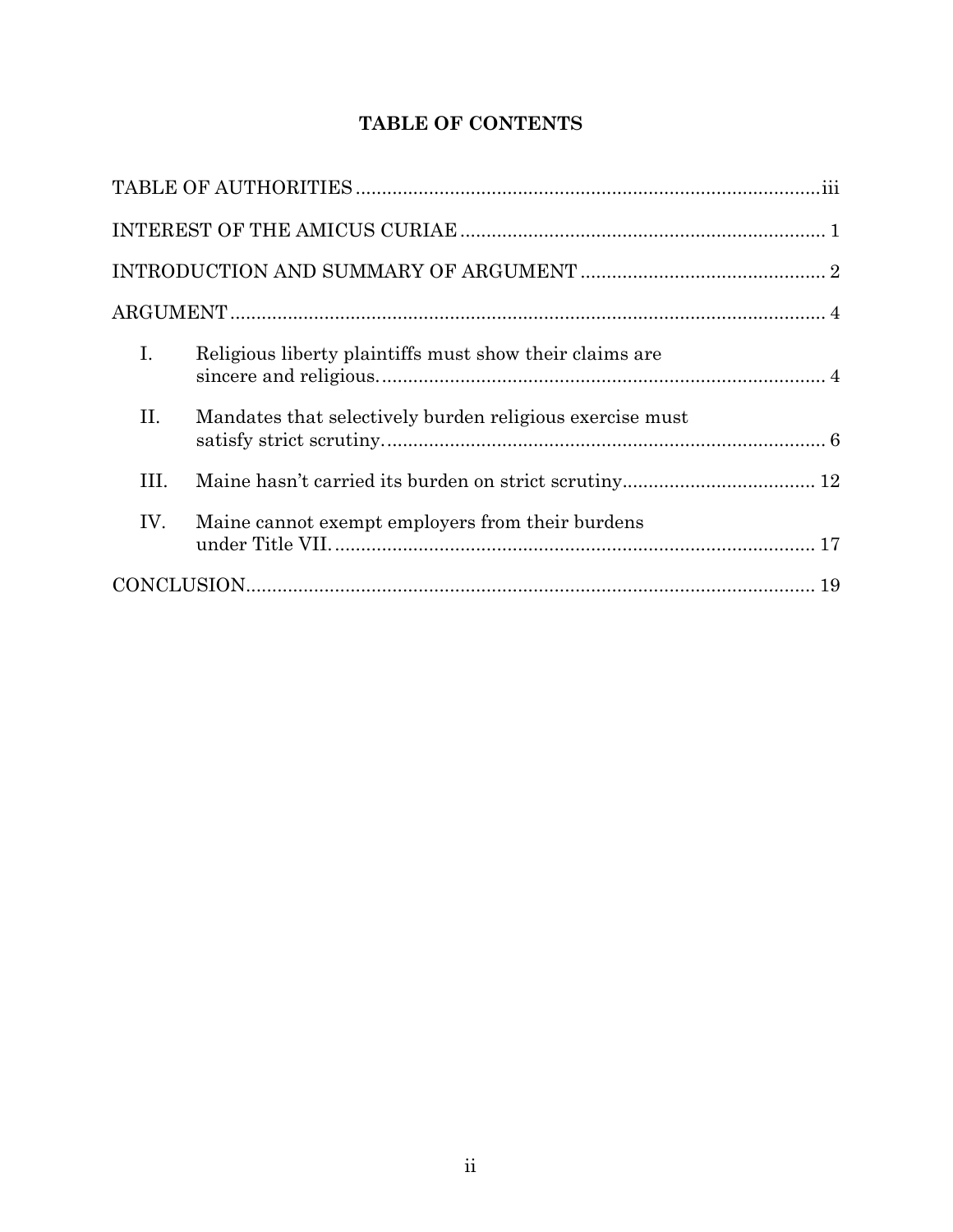# **TABLE OF AUTHORITIES**

# **Cases**

| Agudath Israel of Am. v. Cuomo,                                                         |
|-----------------------------------------------------------------------------------------|
| Ansonia Bd. of Educ. v. Philbrook,                                                      |
| Brown v. Entertainment Merchs. Ass'n,                                                   |
| Burwell v. Hobby Lobby Stores, Inc.,                                                    |
| Church of the Lukumi Babalu Aye, Inc. v. City of Hialeah,                               |
| City of Boerne v. Flores,                                                               |
| Cruzan v. Director, Mo. Dep't. of Health,                                               |
| Dr. A. v. Hochul,<br>No. 1:21-cv-1009, 2021 WL 4734404 (N.D.N.Y. Oct. 12, 2021)  14, 17 |
| EEOC v. Chevron Phillips Chem. Co.,                                                     |
| Employment Div. v. Smith,                                                               |
| Fulton v. City of Philadelphia,                                                         |
| Girouard v. United States,                                                              |
| Gonzales v. O Centro Espirita Beneficente Uniao do Vegetal,                             |
| Holt v. Hobbs,                                                                          |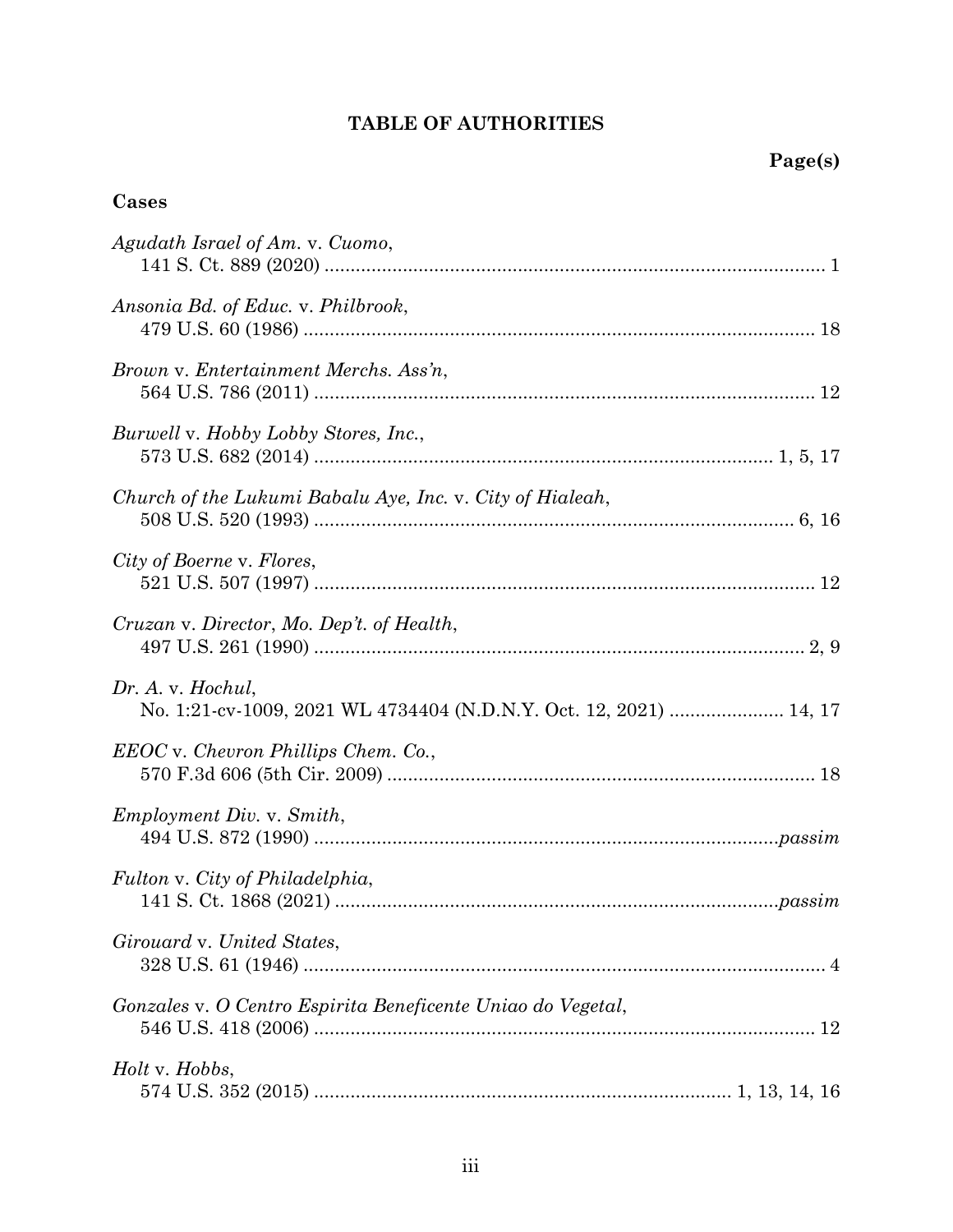| Hosanna-Tabor Evangelical Lutheran Church & Sch. v. EEOC,            |
|----------------------------------------------------------------------|
| Lebovits v. Cuomo,                                                   |
| Little Sisters of the Poor Saints Peter & Paul Home v. Pennsylvania, |
| Masterpiece Cakeshop Ltd. v. Colorado Civ. Rts. Comm'n,              |
| McCullen v. Coakley,                                                 |
| Our Lady of Guadalupe Sch. v. Morrissey-Berru,                       |
| Roberts v. Neace,                                                    |
| Roman Catholic Archbishop of Washington v. Bowser,                   |
| Roman Catholic Diocese of Brooklyn v. Cuomo,                         |
| Sherbert v. Verner,                                                  |
| Tandon v. Newsom,                                                    |
| Thomas v. National Ass'n of Letter Carriers,                         |
| Thomas v. Review Bd.,                                                |
| Trinity Lutheran Church of Columbia, Inc. v. Comer,                  |
| United States v. Quaintance,                                         |
| United States v. Secretary,                                          |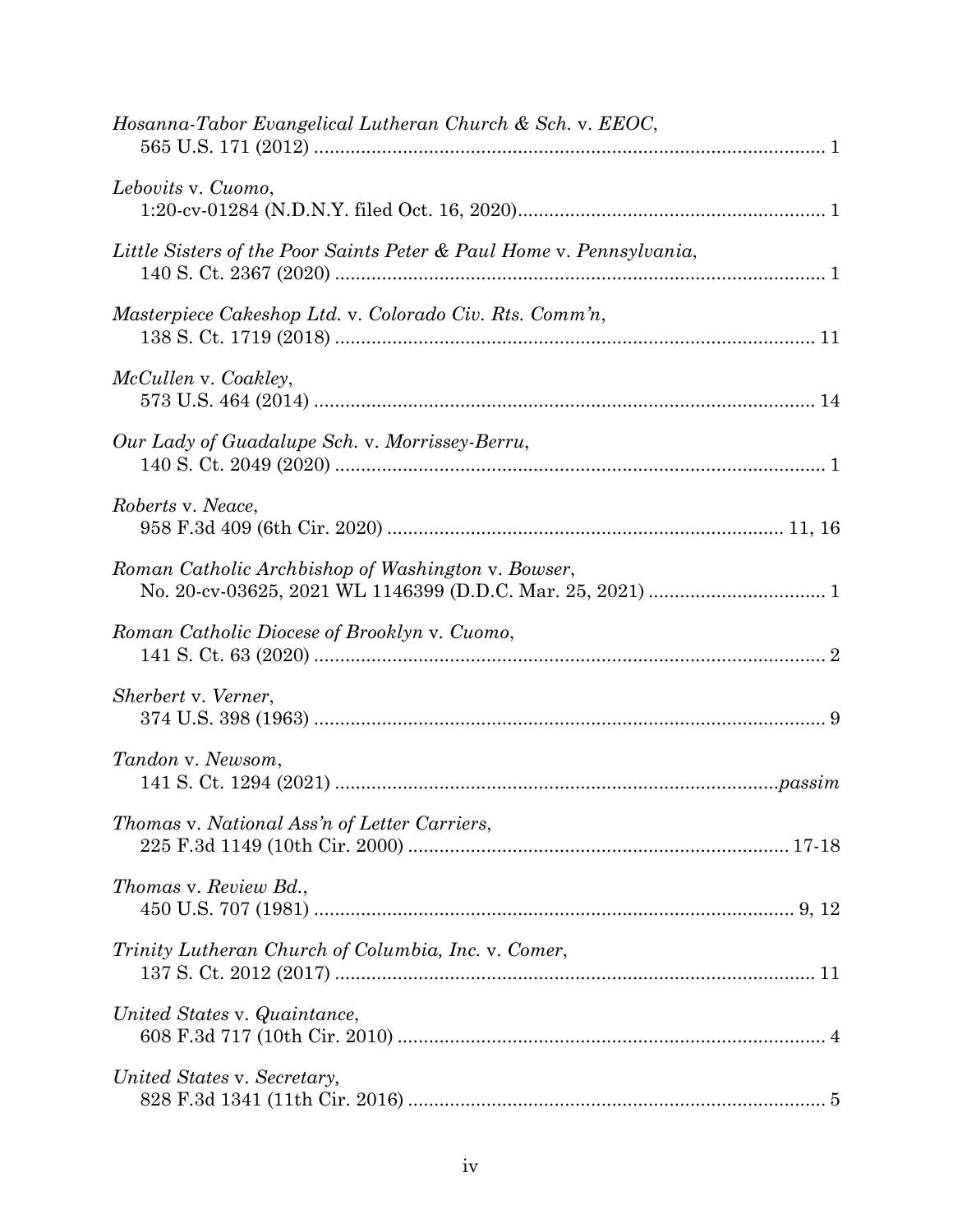| Washington v. Glucksberg,                                                                                                               |  |
|-----------------------------------------------------------------------------------------------------------------------------------------|--|
| <i>Washington v. Harper,</i>                                                                                                            |  |
| Wisconsin v. Yoder,                                                                                                                     |  |
| Youngstown Sheet & Tube Co. v. Sawyer,                                                                                                  |  |
| Zubik v. Burwell,                                                                                                                       |  |
| <b>Statutes</b>                                                                                                                         |  |
|                                                                                                                                         |  |
|                                                                                                                                         |  |
|                                                                                                                                         |  |
| <b>Other Authorities</b>                                                                                                                |  |
|                                                                                                                                         |  |
| The Commonwealth of Massachusetts, Order of the Commissioner of                                                                         |  |
| California Department of Public Health, Order of the State Public<br>Health Office Adult Care Facilities and Direct Care Worker Vaccine |  |
| Colorado Department of Public Health and Environment, Standards<br>for Hospitals and Health Facilities, 6 CCR 1011-1(12)                |  |
| Delaware Health and Social Services, Emergency Secretary's Order                                                                        |  |
|                                                                                                                                         |  |
| Government of the District of Columbia, Mayor's Order 2021-099                                                                          |  |
|                                                                                                                                         |  |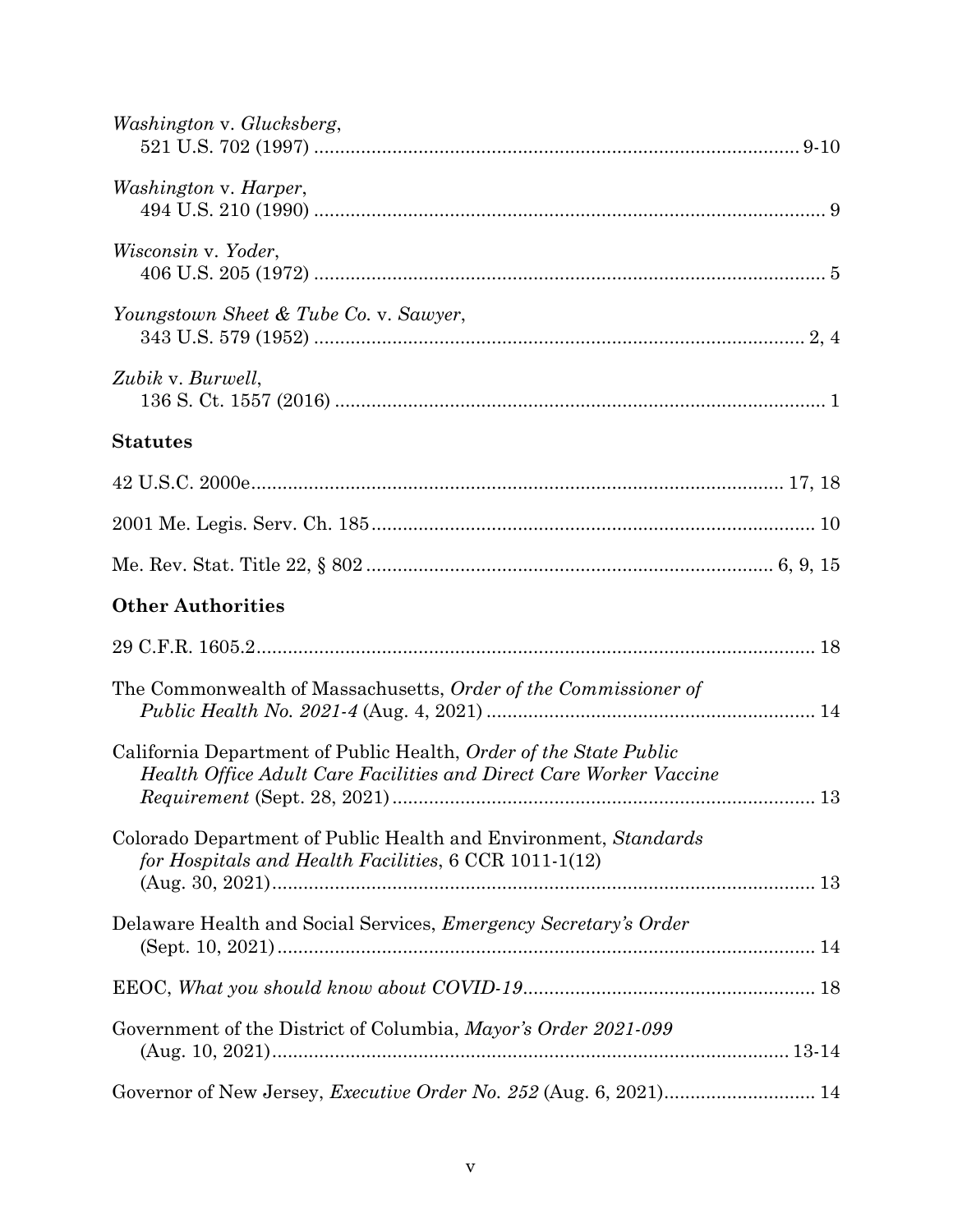| Maryland Department of Health, Amended Directive and Order Re-<br>garding Vaccination Matters, MDH No. 2021-08-18-01         |  |
|------------------------------------------------------------------------------------------------------------------------------|--|
| National Academy for State Health Policy, State Efforts to Ban or<br><i>Enforce COVID-19 Vaccine Mandates and Passports,</i> |  |
| Oregon Health Authority Public Health Division 333-019-1010                                                                  |  |
|                                                                                                                              |  |
|                                                                                                                              |  |
|                                                                                                                              |  |
| State of Washington, <i>Proclamation by the Governor 21-14, COVID-19</i>                                                     |  |
|                                                                                                                              |  |
| United States Census Bureau, 65 and Older Population Grows Rapidly                                                           |  |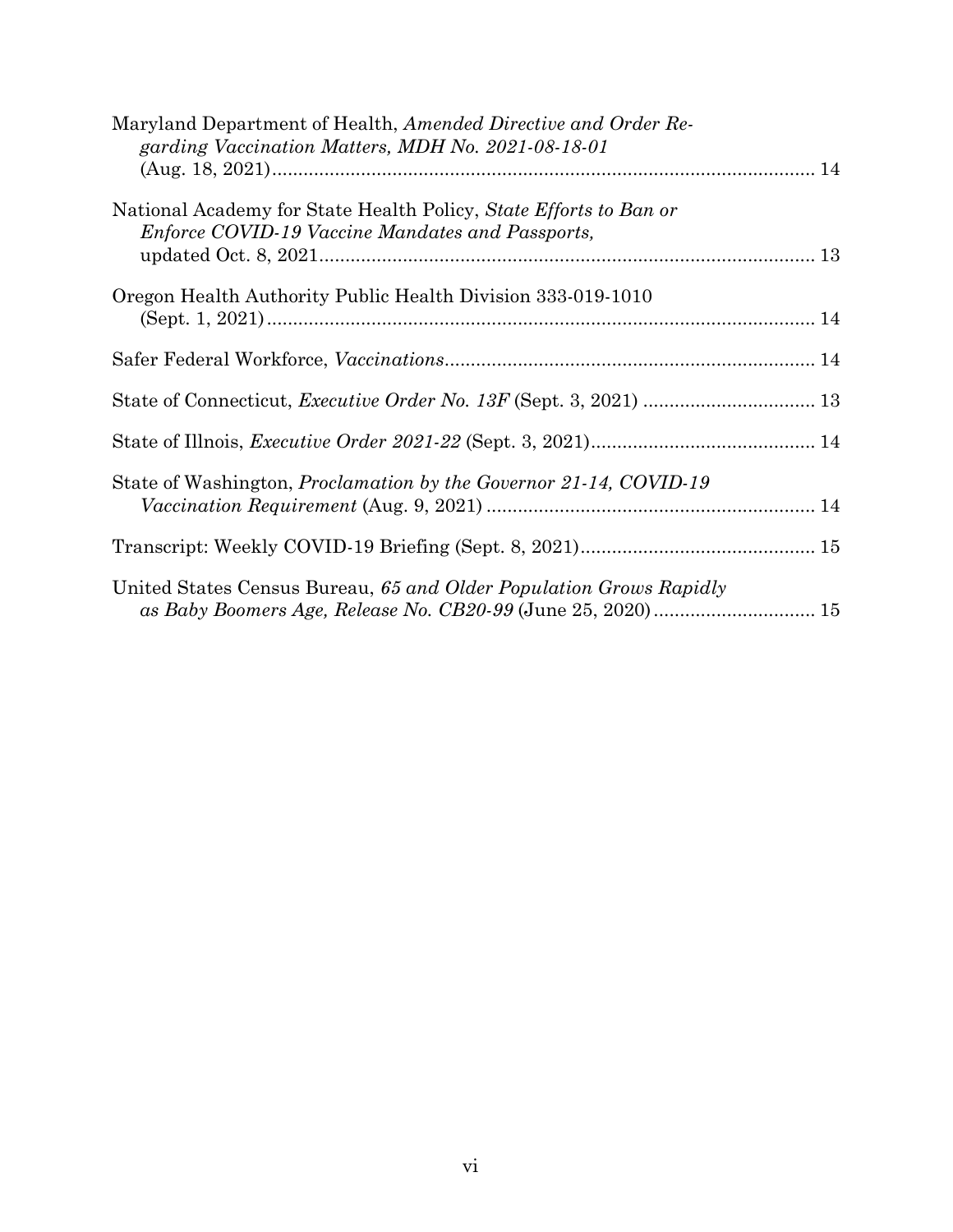#### **INTEREST OF THE** *AMICUS CURIAE***[1](#page-9-0)**

The Becket Fund for Religious Liberty is a non-profit, nonpartisan law firm dedicated to protecting the free expression of all religious traditions. Becket has represented agnostics, Buddhists, Christians, Hindus, Jews, Muslims, Santeros, Sikhs, and Zoroastrians, among others, in lawsuits across the country. Becket has also represented numerous prevailing religious parties in this Court. See, *e.g.*, *Hosanna-Tabor Evangelical Lutheran Church & Sch.* v. *EEOC*, 565 U.S. 171 (2012); *Burwell* v. *Hobby Lobby Stores, Inc.*, 573 U.S. 682 (2014); *Holt* v. *Hobbs*, 574 U.S. 352 (2015); *Zubik* v. *Burwell*, 136 S. Ct. 1557 (2016); *Our Lady of Guadalupe Sch.* v. *Morrissey-Berru*, 140 S. Ct. 2049 (2020); *Little Sisters of the Poor Saints Peter & Paul Home* v. *Pennsylvania*, 140 S. Ct. 2367 (2020); *Fulton* v. *City of Philadelphia*, 141 S. Ct. 1868 (2021).

Becket has also litigated cases before this and other courts concerning the intersection of COVID-related restrictions and the free exercise of religion. See, *e.g.*, *Agudath Israel of Am.* v. *Cuomo*, 141 S. Ct. 889 (2020); *Lebovits* v. *Cuomo*, 1:20-cv-01284 (N.D.N.Y. filed Oct. 16, 2020) (challenge to restrictions on Jewish girls' school); *Roman Catholic Archbishop of Washington* v. *Bowser*, No. 20-cv-03625, 2021 WL 1146399 (D.D.C. Mar. 25, 2021) (enjoining restrictions on worship attendance).

*Amicus* offers the proposed brief to address how vaccine mandate conflicts, while difficult, can be resolved by courts holding parties on all sides—plaintiffs,

<span id="page-9-0"></span><sup>1</sup> No counsel for a party authored this brief in whole or in part, and no person other than *amicus*, its members, or its counsel made a monetary contribution to fund the brief's preparation or submission. This brief has been submitted with an unopposed motion for leave to file it.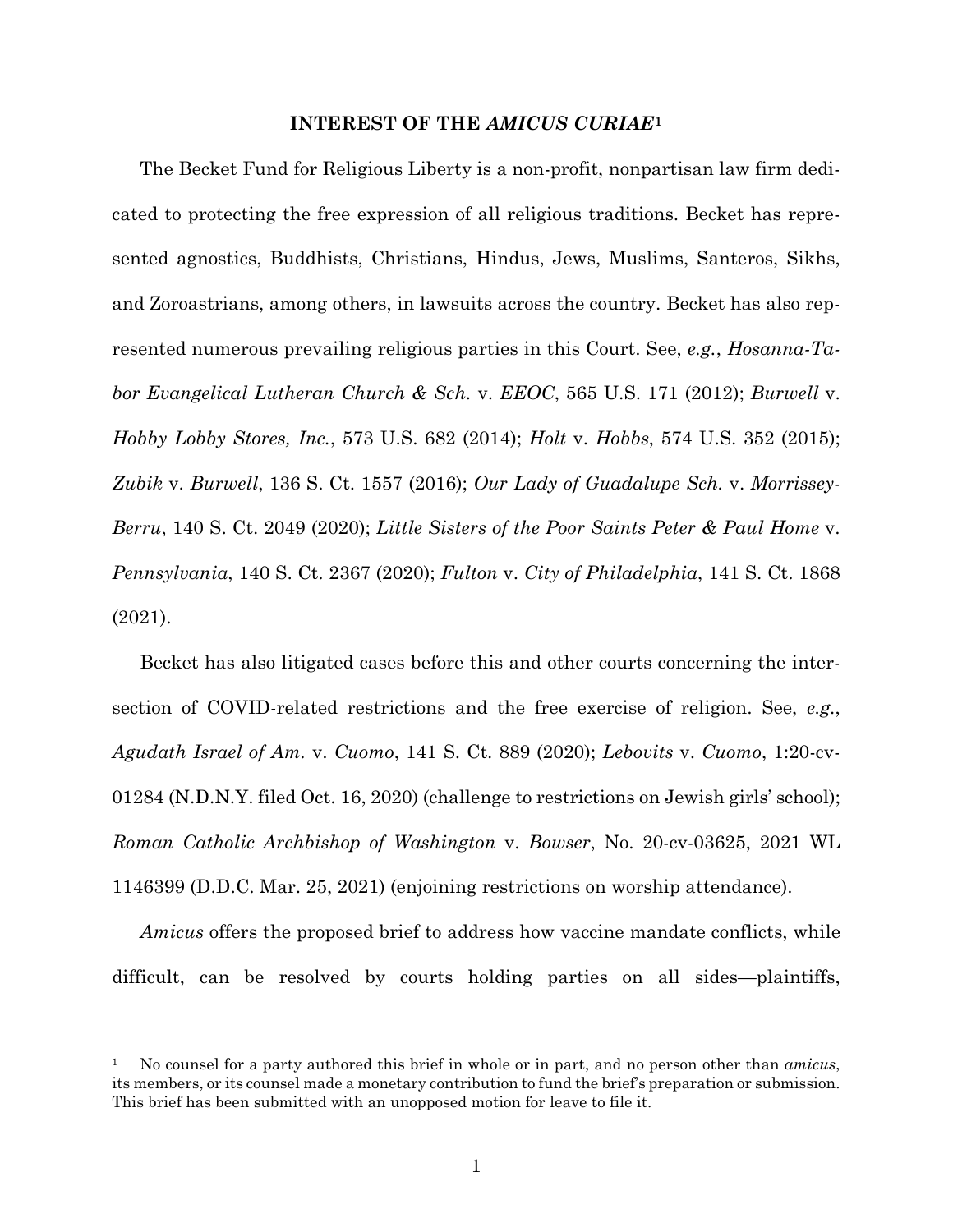governments, and employers—to their respective burdens. Doing so will provide much-needed guidance to the lower courts, and much-needed assurance to the public, that even in emergencies ours is a "government of laws, not of men." *Youngstown Sheet & Tube Co.* v. *Sawyer*, 343 U.S. 579, 646 (Jackson, J., concurring). Here, Maine has failed to carry its burden to justify the relevant vaccine mandate, and therefore an injunction should issue pending disposition of the forthcoming petition for certiorari. This is not to say that another government could not satisfy strict scrutiny, or that Maine itself could not do so in the future. But it is important for this Court to acknowledge that Maine has not yet done so in this case and, until it does, cannot categorically deprive a discrete subset of employees of accommodation for their religious objections to accepting a vaccination in violation of their religious beliefs.

#### **INTRODUCTION AND SUMMARY OF ARGUMENT**

The difficult question of vaccine mandates—with which governments, employers, and millions of Americans are currently struggling—involves important interests on all sides. On one hand, governments seek to prevent the spread of a deadly disease and protect public health during a pandemic. *Roman Catholic Diocese of Brooklyn* v*. Cuomo*, 141 S. Ct. 63, 67 (2020). On the other, there is a long legal tradition protecting the decision to refuse unwanted medication, sometimes made for religious reasons. *Cruzan* v. *Director*, *Mo. Dep't. of Health*, 497 U.S. 261, 270, 278 (1990).

Where such powerful interests collide, it is critically important for this Court to hold the parties—*all* of the parties—to their respective burdens under the law. For plaintiffs, that means courts must insist that religious liberty claims can only be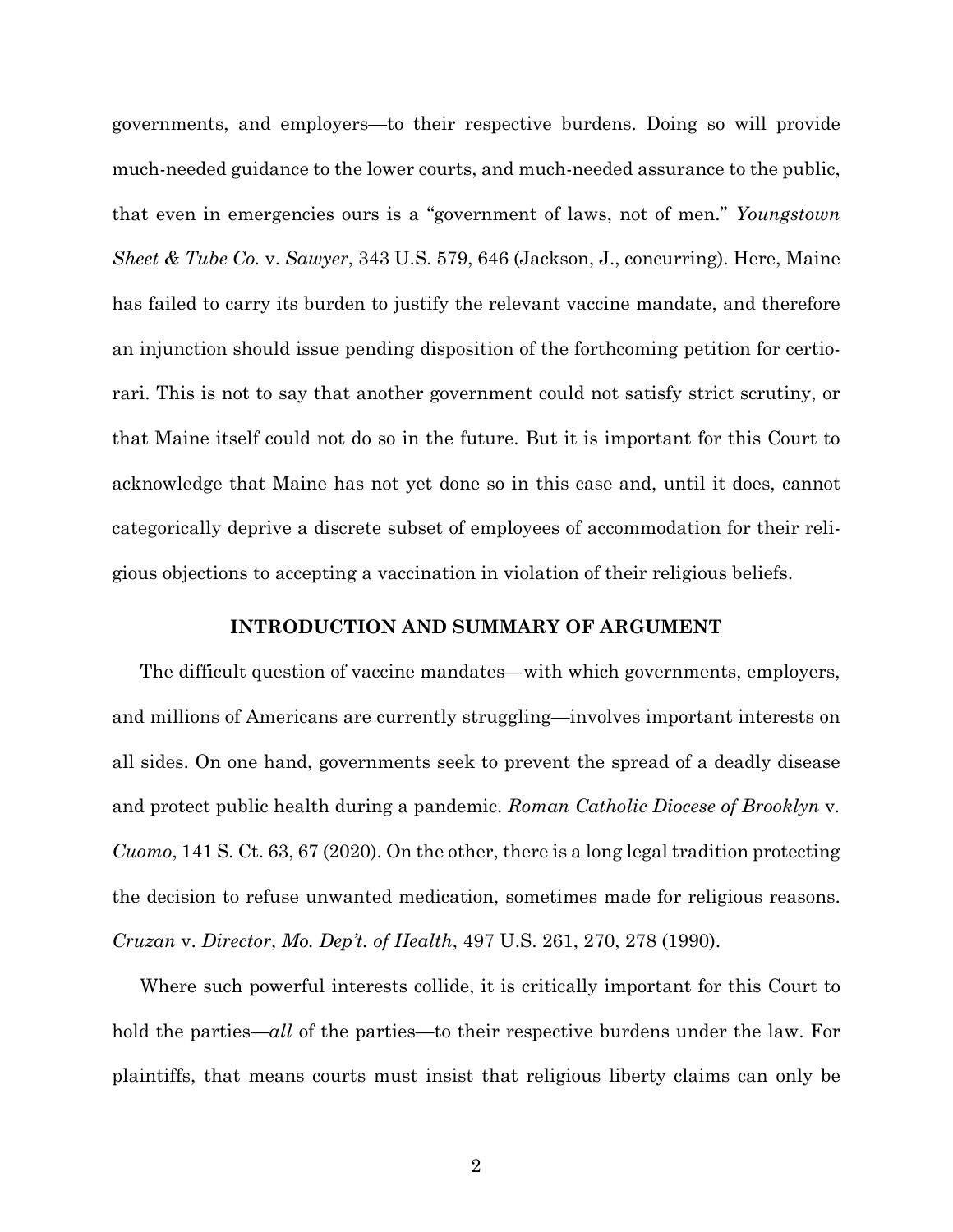advanced by those whose claims are both sincere and religious. For governments, it means that they must be required to carry their constitutional burdens by proving, with evidence, that a mandate is actually in furtherance of a compelling government interest, and that denying an exemption is the least restrictive means of achieving that interest. For employers, it means that they must accommodate sincere religious objectors unless they demonstrate that doing so would impose an undue hardship under Title VII.

Here, straightforward application of those burdens requires an injunction for the plaintiffs. Sincerity and religiosity have been conceded. Maine's categorical withdrawal of its previous religious exemption, coupled with a mandate that both burdens a specific subset of the population *and* includes secular exemptions for anytime vaccination "may" be medically "inadvisable," would only be permissible if Maine could pass strict scrutiny.

On this record, Maine has failed to pass that test. First, Maine is an outlier. Fortyseven other states either do not have vaccine mandates on private healthcare facilities, allow testing as an alternative, or allow for religious exemptions. Maine has not proven that it cannot follow those alternative approaches, including those of rural states with small populations. Second, Maine has not demonstrated that it cannot allow religious objectors to work on the same terms as those subject to its secular exemptions. Maine may one day be able to justify some version of a mandate, but has failed to do so here.

Finally, Maine's categorical ban on religious exemptions cannot override Title VII,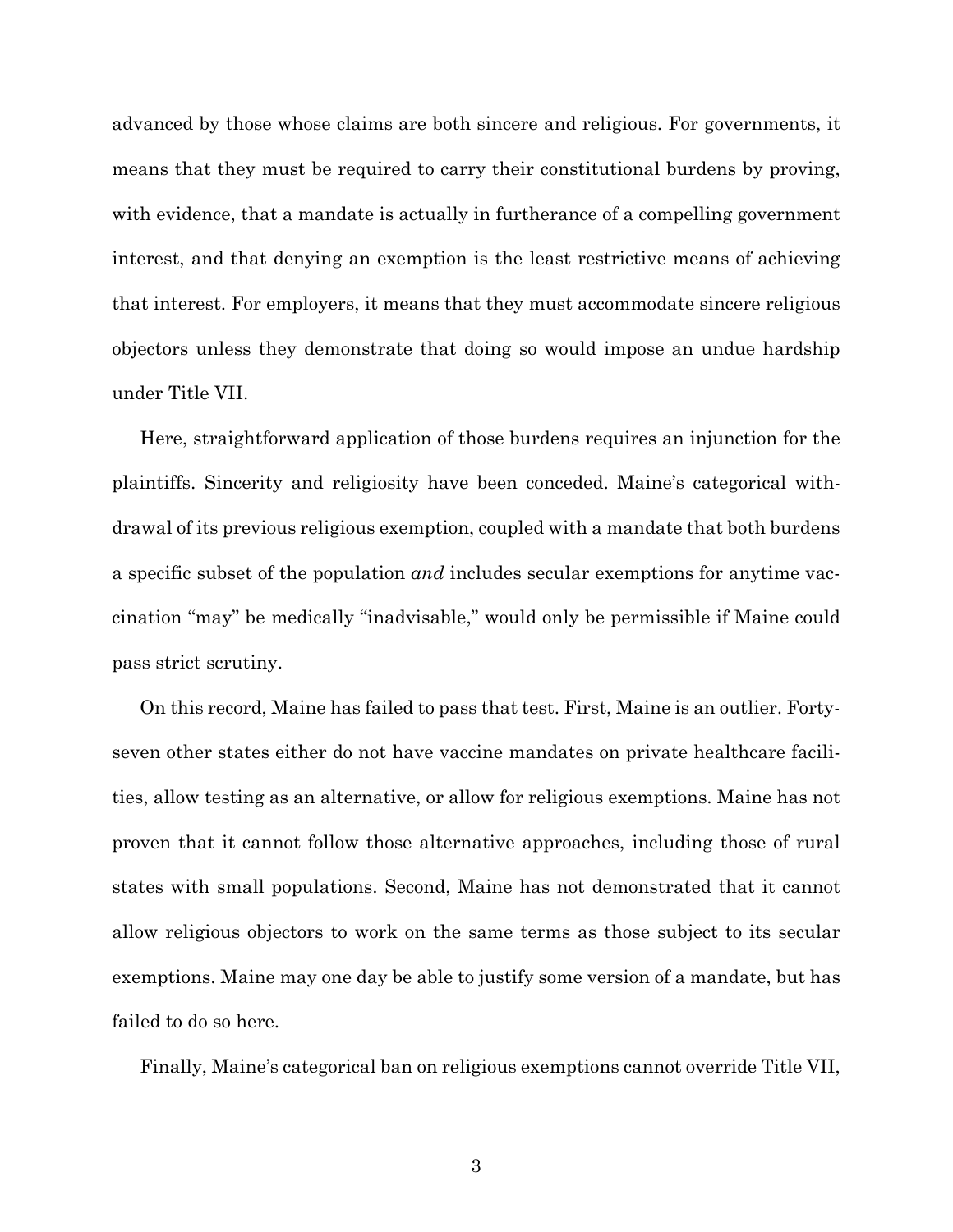particularly for employers who can (and therefore must) reasonably accommodate their employees without undue hardship.

Accordingly, this Court should grant the application and enjoin operation of Maine's mandate as to plaintiffs. At a minimum it should remand to the lower courts to hold Maine to the appropriate legal burdens before allowing it to impose its mandate. Doing so will confirm that ours is a "government of laws, not of men," *Youngstown Sheet & Tube Co.* v. *Sawyer*, 343 U.S. 579, 646 (Jackson, J., concurring)—even in emergencies.

#### **ARGUMENT**

### **I. Religious liberty plaintiffs must show their claims are sincere and religious.**

Religious liberty claims are available only for exercises that are both sincere and religious. Free exercise guarantees are the product of a "struggle for religious liberty \* \* \* through the centuries," one where "men have suffered death rather than subordinate their allegiance to God to the authority of the State." *Girouard* v. *United States*, 328 U.S. 61, 68 (1946). Courts can and should ensure that parties do not insincerely invoke this hard-won right, see*, e.g.*, *United States* v. *Quaintance*, 608 F.3d 717, 721 (10th Cir. 2010), including raising the issue *sua sponte* at the trial level where appropriate. That is because defendant governments sometimes have a strong incentive not to contest sincerity even when it is an obvious issue, including in *pro se* prisoner cases. In such cases, winning on the factual issue of sincerity—which by its nature is limited to particular plaintiffs—may in government officials' view be inferior to the categorical and precedential rules they can obtain if the courts reach the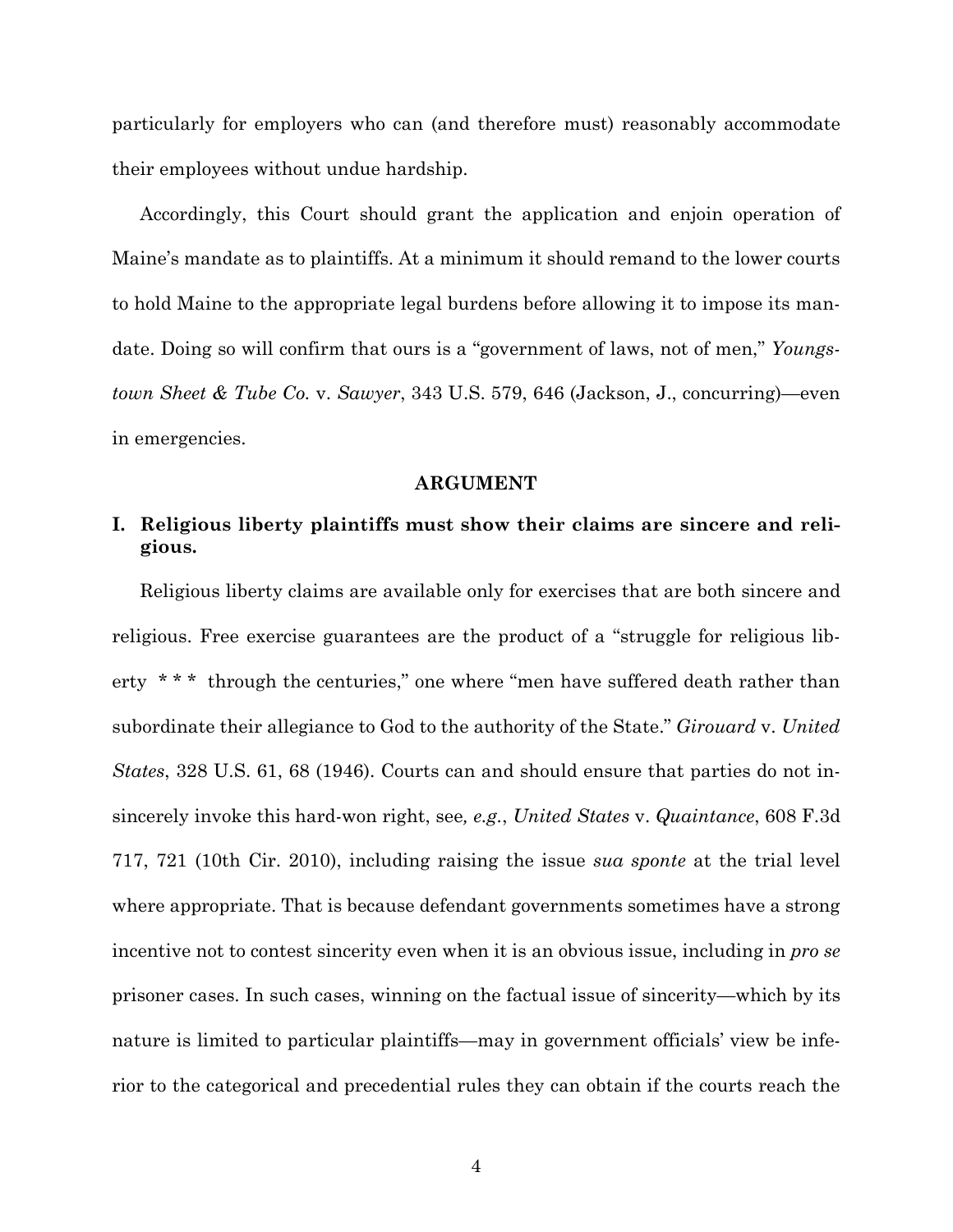merits of their claims. Cf. *United States* v. *Secretary*, 828 F.3d 1341, 1349 (11th Cir. 2016) ("The United States produced evidence that the Department is not screening out insincere applicants").

Indeed, "the ability of the federal courts to weed out insincere claims" is widely recognized; Congress passed both RFRA and RLUIPA "confident" "that the federal courts were up to the job." *Burwell* v. *Hobby Lobby Stores, Inc.* 573 U.S. 682, 718 (2014). That was true even for the category of prisoner claims, where "the propensity of some prisoners to assert claims of dubious sincerity was well documented." *Ibid.* Excluding insincere claims is thus beneficial both for religious liberty and the law more broadly, because it reduces the number of religious liberty conflicts and allows non-religious disputes to be resolved under other, more applicable legal doctrines.

Similarly, sincere beliefs that are philosophical or political rather than religious, however strongly held, cannot serve as the basis for Free Exercise claims. Non-religious beliefs or ways of life, "however virtuous and admirable," do not come within the ambit of the Free Exercise Clause. *Wisconsin* v. *Yoder*, 406 U.S. 205, 215 (1972). To enjoy such protections, "the claims must be rooted in religious belief." *Ibid*.

Before this Court, however, there is no dispute as to sincerity or religiosity. Plaintiffs here made detailed and sworn factual pleadings about their religious beliefs and motivations, including 24 scriptural references. Verified Compl. ¶¶ 50-74. In light of this thorough demonstration, defendants did not dispute sincerity or religiosity, prompting the district court to "treat these facts as established for purposes of deciding the Preliminary Injunction Motion." Pet. App. Ex. 5, at 8.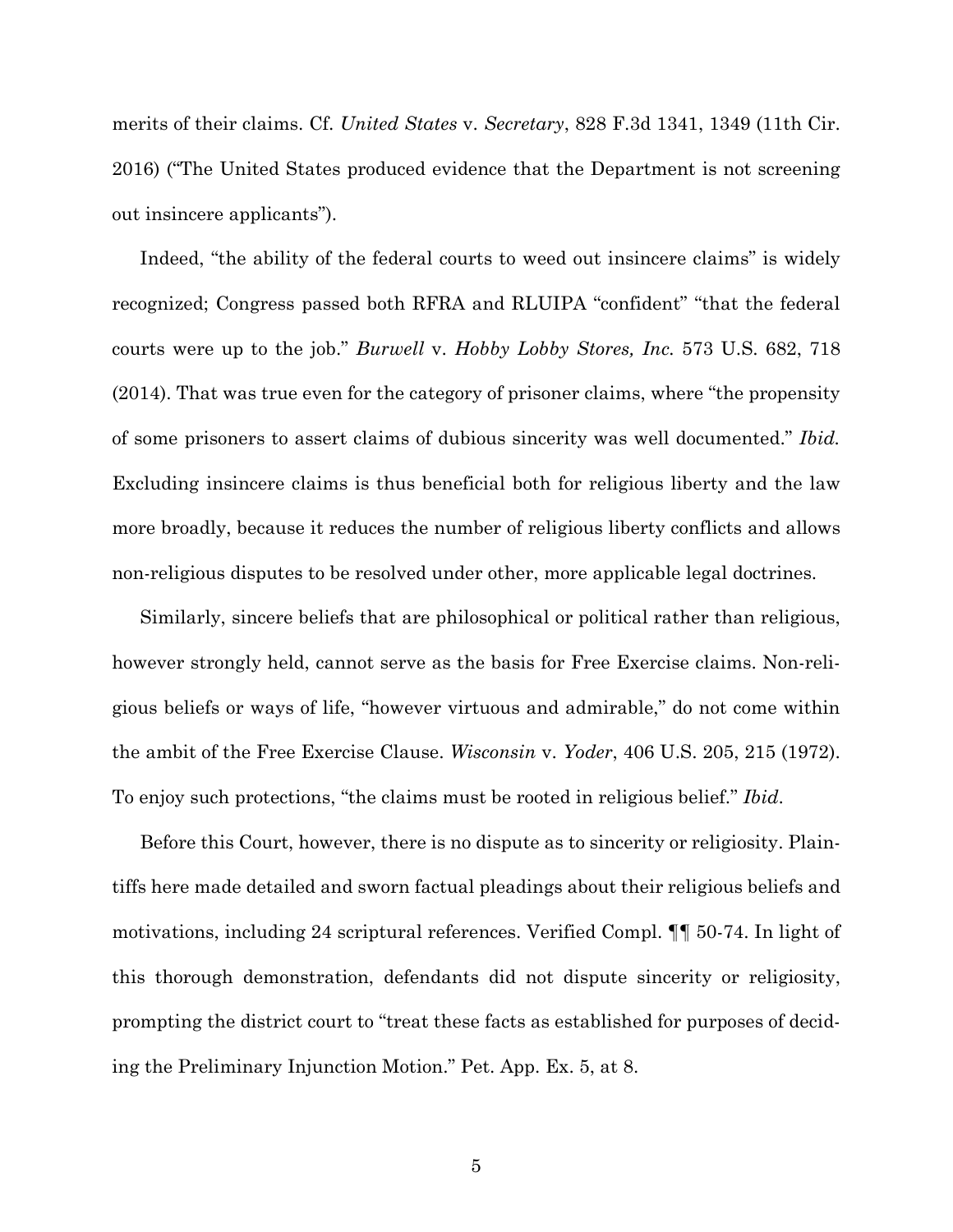### **II. Mandates that selectively burden religious exercise must satisfy strict scrutiny.**

The courts below upheld Maine's mandate under *Smith*. But Maine's regulation is not subject to *Smith*'s rule for at least three reasons: Maine allows for secular exemptions, revoked its religious exemption, and excludes most of the population from its mandate (including many healthcare workers). Me. Rev. Stat. Title 22, § 802(4- B)(A) (2021). The mandate thus falls well outside of *Smith*'s rule for neutral and generally applicable "across-the-board" statutes. *Employment Div.* v. *Smith*, 494 U.S. 872, 884 (1990). It is therefore subject to strict scrutiny. *Church of the Lukumi Babalu Aye, Inc.* v. *City of Hialeah*, 508 U.S. 520, 531-32 (1993).

*Secular exemptions.* Maine allows exemptions for any healthcare employee for whom vaccination even "may" be medically "inadvisable." Me. Rev. Stat. Title 22, § 802(4-B)(A). This is an extraordinarily broad exemption: it applies no matter how small the alleged harm or how trivial the likelihood of its occurrence, and regardless of the effect on the spread of COVID, so long as the employee produces a "written statement from a licensed physician, nurse practitioner or physician assistant" opining that vaccination "may" be inadvisable. *Ibid.* "[G]overnment regulations are not neutral and generally applicable, and therefore trigger strict scrutiny under the Free Exercise Clause, whenever they treat *any* comparable secular activity more favorably than religious exercise." *Tandon* v. *Newsom*, 141 S. Ct. 1294, 1296 (2021). Because Maine broadly allows medical exemptions while categorically forbidding any religious accommodations, strict scrutiny applies.

The court of appeals disagreed on the grounds that the exemption "support[s]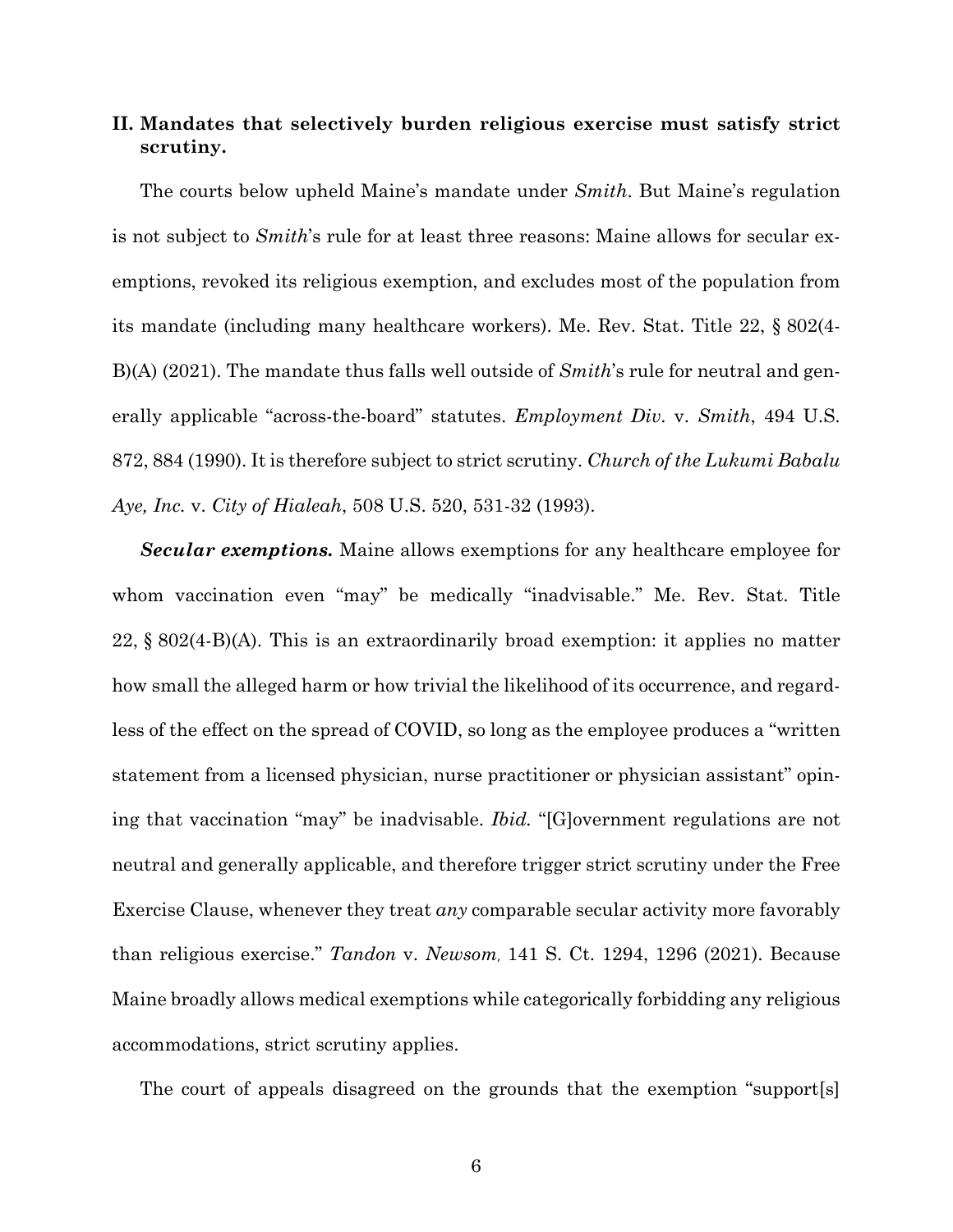Maine's public health interests" by "protecting its residents" from "accept[ing] medically contraindicated treatments." Pet. App. Ex. 1, at 27. But people who are unvaccinated because of "medical inadvisability" and those who are unvaccinated because of a religious objection undermine Maine's primary asserted interest in exactly the same way: Maine says unvaccinated workers contribute to the risk of spreading COVID. *Tandon*, 141 S. Ct. at 1296 (finding that it was "clear" that "whether two activities are comparable for purposes of the Free Exercise Clause must be judged against the asserted government interest that justifies the regulation at issue," and that "[c]omparability is concerned with the risks various activities pose, not the reasons why people" engage in those activities). Thus, where the government grants accommodations for secular interests, as here, it "may not refuse to extend" those accommodations "to cases 'of religious hardship' without compelling reason." *Fulton* v. *Philadelphia*, 141 S. Ct. 1868, 1878 (2021) (quoting *Smith*, 494 U.S. at 884).

The court of appeals attempted to avoid this issue by citing public health justifications for the medical exemption. Pet. App. Ex. 1, at 19. But Dr. Shah's declaration identifies the government's "four public health reasons" for the vaccine mandate—all of which relate to stopping the spread of COVID. Shah Decl. ¶ 56(a)-(d). Thus, judged from the relevant vantage point—namely "the asserted government interest that justifies the regulation at issue," Pet. App. Ex. 1, at 19 (quoting *Tandon*, 141 S. Ct. at 1296)—the medical exemption undermines general applicability because it undermines that interest "in a similar way." *Ibid.* (citing *Fulton*). An unvaccinated employee is an unvaccinated employee, regardless of the reason for being unvaccinated.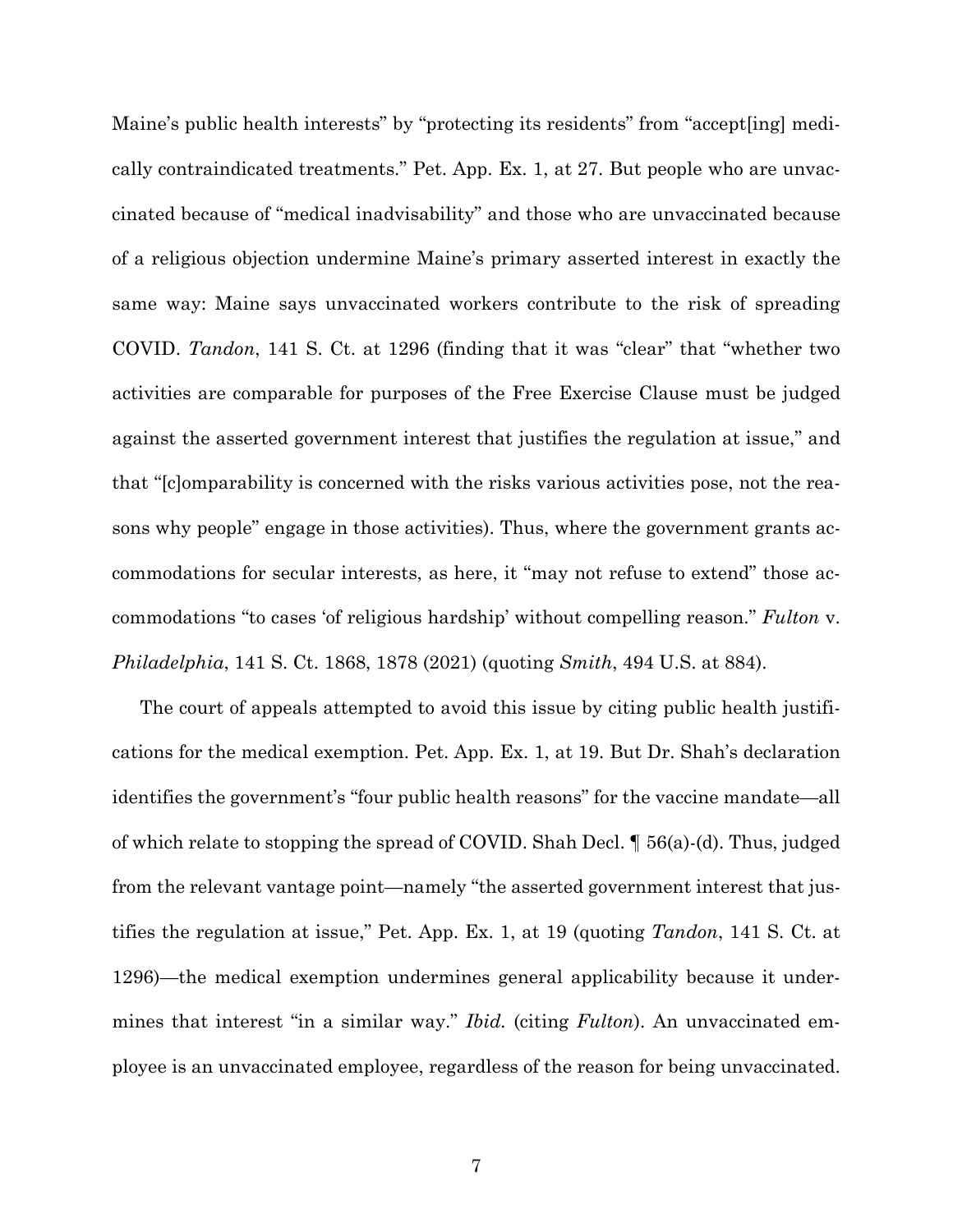In any event, even accepting the court of appeals' level-of-generality shift, this particular medical exemption would *still* trigger strict scrutiny because of how broadly it sweeps. Maine's policy directs employers to grant medical exemptions no matter the reason or factual circumstances, and regardless of its effect on the spread of COVID. Thus even a very minor medical reason would qualify, even if it would not result in significant medical problems or missed work. The court reasoned that in light of Maine's broader interest in "protecting the health and safety of all Mainers," the medical exemption and a religious exemption weren't "comparable," because denying a medical exemption could make it difficult for Maine to "keep its healthcare facilities staffed in order to treat patients," since some healthcare workers might become sick from "medically contraindicated vaccines." Pet. App. Ex. 1, at 19-22. But this reasoning makes sense only if one thinks that objecting healthcare workers who are denied a religious exemption will simply deny their conscience and accept the vaccine. If, by contrast, such objectors would abide by their conscience and be fired, then denying a religious exemption could *also* present staffing problems at Maine healthcare facilities, and the two exemptions would be fully "comparable" for *Tandon* purposes. 141 S. Ct. at 1296.

Of course, other medical exemptions—ones that furthered the government's underlying interest—might not trigger strict scrutiny. But where the exemption is so broad that it undermines the interest the government claims justifies its rule, strict scrutiny is required. And that is the only kind of medical exemption Maine employs.

The court can't conduct a comparability analysis by "assum[ing] the worst" about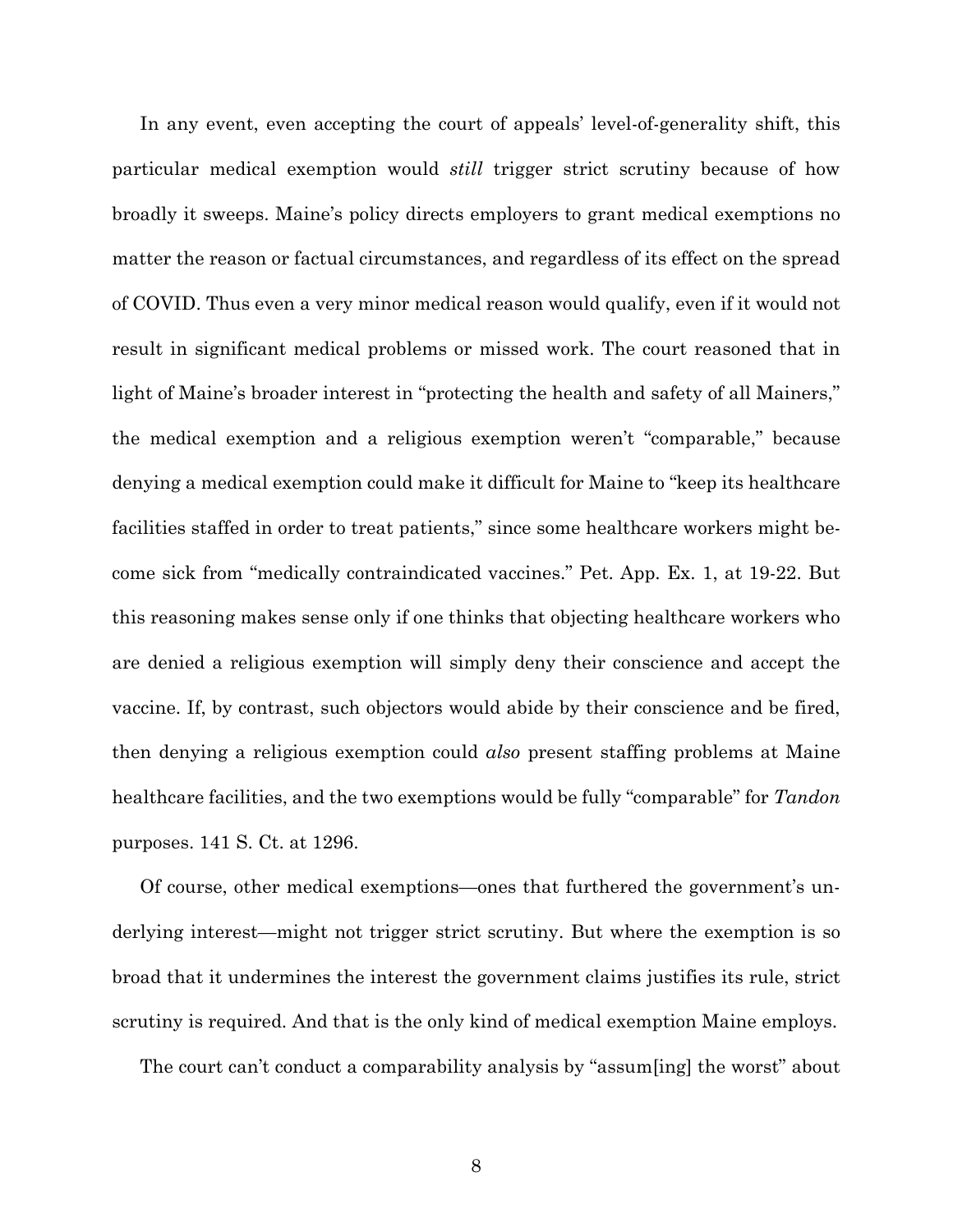religious objectors—*i.e.*, that even though they say they *cannot* get the vaccine, they don't really mean it—while "assum[ing] the best" about medical objectors—*i.e.*, that the medical consequences of getting a vaccine that *may* be *inadvisable* are typically going to be significant enough to seriously threaten a provider's health and cause missed work. *Tandon*, 141 S. Ct. at 1297. Indeed, such an analysis runs squarely contrary to this Court's many religious-unemployment cases, the upshot of which is that an employee forced to leave a job because of his "religious convictions" *can't* be treated as having "quit voluntarily," *Thomas* v. *Review Bd.*, 450 U.S. 707, 712-713 (1981), but instead has just as much "cause" for not working as one who faces "health" and "safety" risks, *Sherbert* v. *Verner*, 374 U.S. 398, 400 n.3 (1963) (quoting South Carolina benefits statute); see also *id.* at 407 n.7. On this record, the exemptions are comparable, meaning the mandate must pass strict scrutiny.

*Selective treatment of religious objectors.* While Maine retained its broad medical exemption, it revoked its 30-year-old religious one. In 2019, Maine passed a law expressly eliminating "religious and philosophical" exemptions from its vaccine requirements, while preserving the medical exemption. See Me. Rev. Stat. Title 22, § 802(4-B)(B) (2021) (noting repeal). In so doing, Maine acted contrary to the centuries-old tradition of allowing competent adults to refuse unwanted medical treatment, *Cruzan*, 497 U.S. at 270, which reflects that "[t]he forcible injection of medication into a nonconsenting person's body represents a substantial interference with that person's liberty." *Washington* v. *Harper*, 494 U.S. 210, 229 (1990); see *Washington* v. *Glucksberg*, 521 U.S. 702, 725 (1997) ("The right assumed in *Cruzan*" was based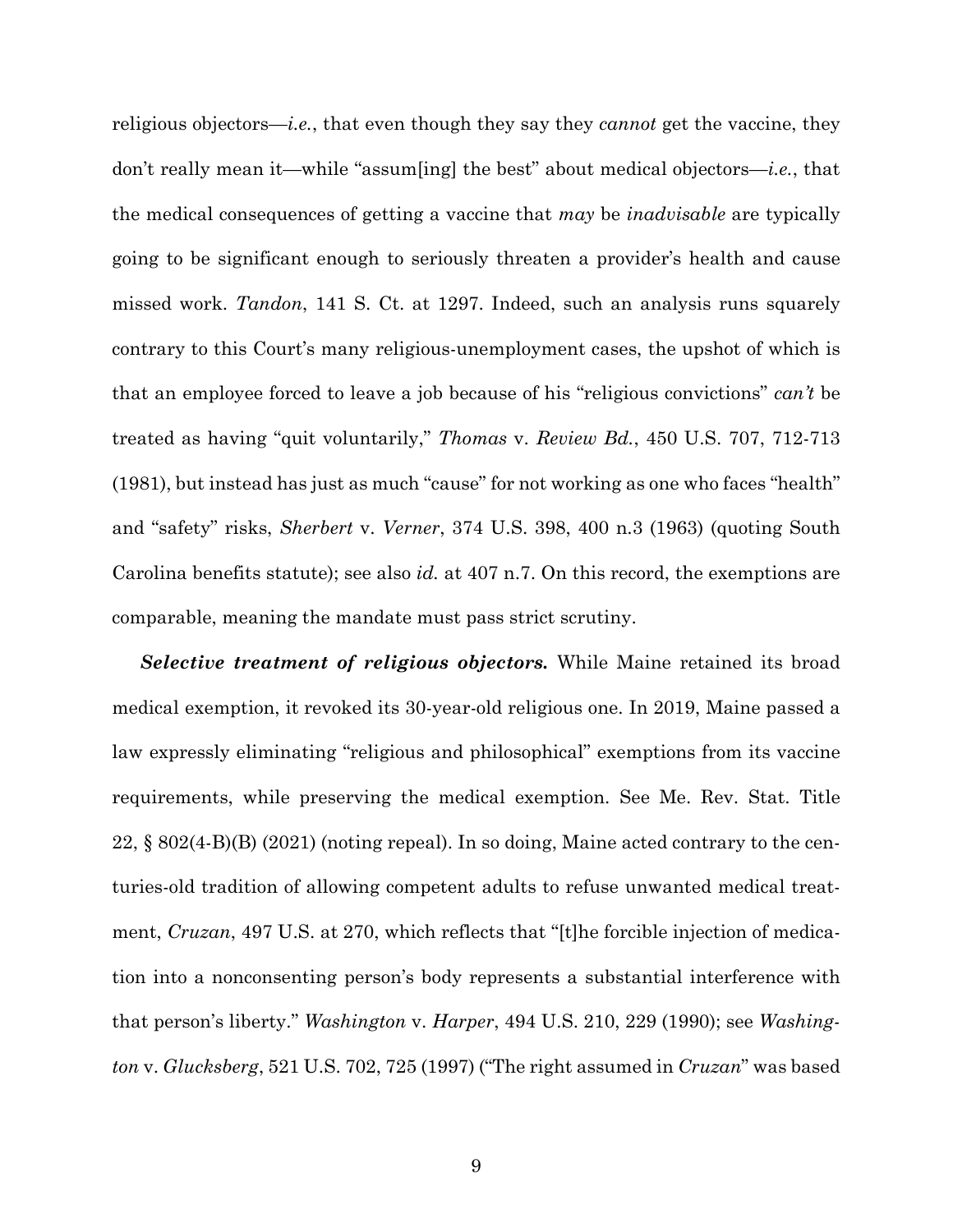on "the common-law rule that forced medication was a battery, and the long legal tradition protecting the decision to refuse unwanted medical treatment" and was therefore "entirely consistent with this Nation's history and constitutional traditions."). Maine also acted counter to both its own tradition of allowing religious exemptions from vaccine requirements, 2001 Me. Legis. Serv. Ch. 185 (H.P. 1044) (L.D. 1401) (West), and that of most states and the federal government that continue to allow religious exemptions from vaccine requirements. See *infra* at Section III(1).

Maine's selective elimination of religious exemptions thus took a religious practice that was lawful (refusing vaccines for religious reasons) and made it unlawful, contrary to long tradition and widespread practice, all while leaving in place a broad secular exemption. A law like this may ultimately turn out to be constitutional. But it is not the sort of "across-the-board" prohibition only "incidental[ly]" affecting religious exercise that the Court had in mind in *Smith*. 494 U.S. at 878, 884.

The court of appeals rejected this analysis on two grounds, both meritless. First, it reasoned that the law was neutral because the plaintiffs hadn't shown that the law prohibited the exemptions "*because of* their religious nature." Pet. App. Ex. 1, at 18 (quoting *Fulton*, 141 S. Ct. at 1877). But a deliberate choice to burden religious conduct *qua* religious conduct, while continuing to exempt parallel secular conduct, is on its face not neutral as to religion. An employee whose religious objection had been protected under prior law, and then lost that exemption in 2019 *precisely because her objection was religious*, has not been subject to a "neutral" law. Laws that fail to operate "without regard to religion" or that otherwise "single out the religious" for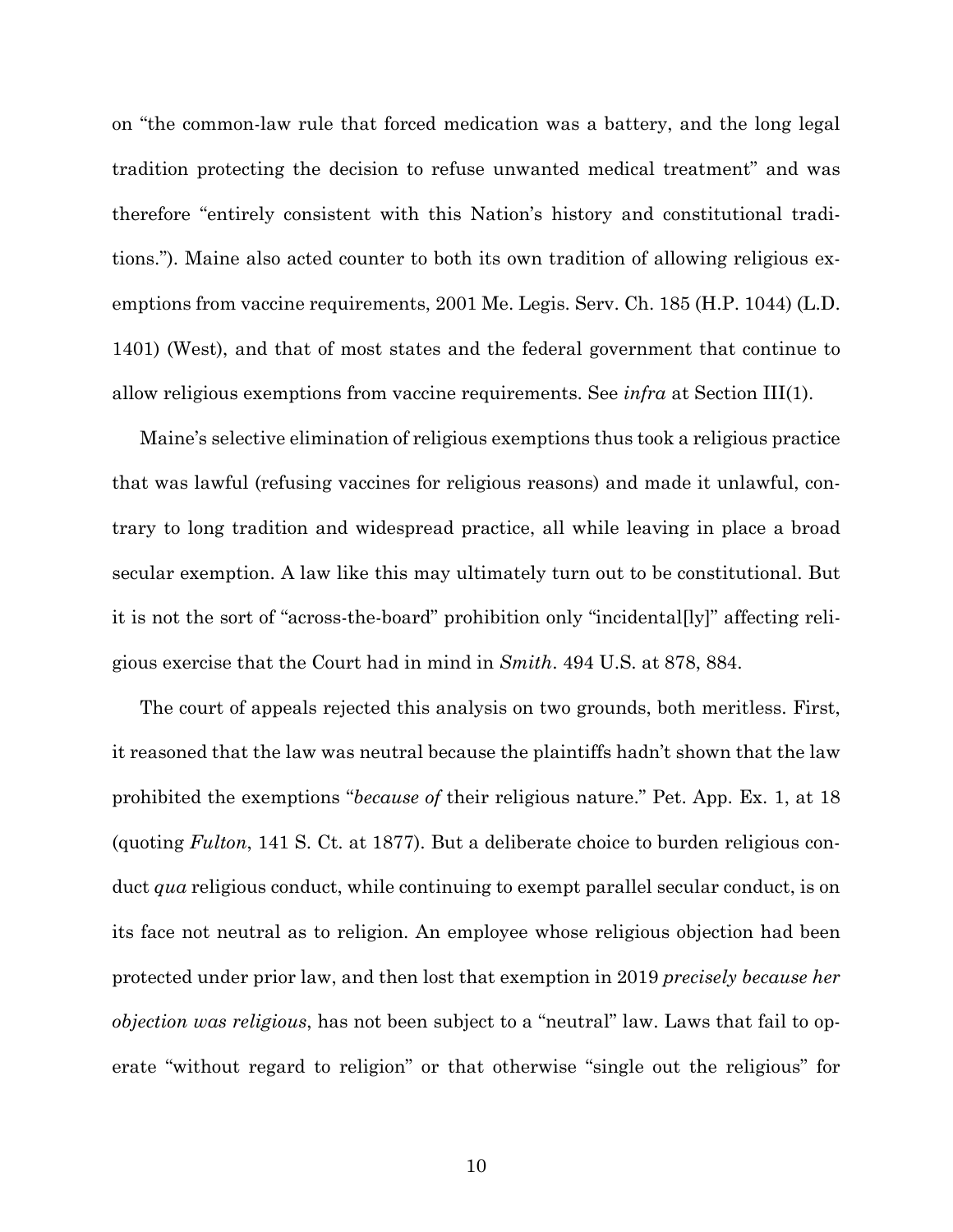disadvantages "clear[ly] \*\*\* impose[] a penalty on the free exercise of religion that triggers the most exacting scrutiny." *Trinity Lutheran Church of Columbia* v. *Comer*, 137 S. Ct. 2012, 2020-2021 (2017).

Moreover, "even slight suspicion" that state action against religious conduct "stem[s] from animosity to religion or distrust of its practices" is enough to require government officials to reconsider. *Masterpiece Cakeshop Ltd.* v. *Colorado Civ. Rts. Comm'n*, 138 S. Ct. 1719, 1731 (2018). And that's particularly true here because the government's broad accommodations for secular medical interests signal that "the State" is "assum[ing] the worst" about religious motivations for accommodation "but assum[ing] the best" about secular ones. *Tandon*, 141 S. Ct. at 1297 (quoting *Roberts*  v. *Neace*, 958 F.3d 409, 414 (6th Cir. 2020) (*per curiam*)).

Second, the First Circuit found that the law was not a "religious gerrymander" because the religious exemption had been removed before COVID. Pet. App. Ex. 1, at 29-30. But at most that timing shows that the law is not a *COVID* gerrymander. The timing does nothing to change the fact that the removal of an exemption for a longstanding, traditional, and widespread religious exercise, on its face, is not the kind of religion-neutral prohibition that falls within *Smith*, but rather one that fails to operate "without regard to religion" and thus triggers scrutiny. *Trinity Lutheran*, 137 S. Ct. at 2020-2021*.* There may be valid reasons to remove a religious exemption; but the government must be required to actually justify its conduct.

Finally, Maine's rule is subject to strict scrutiny because, as a regulation that applies only to "health care facility employees," it is not the kind of generally applicable,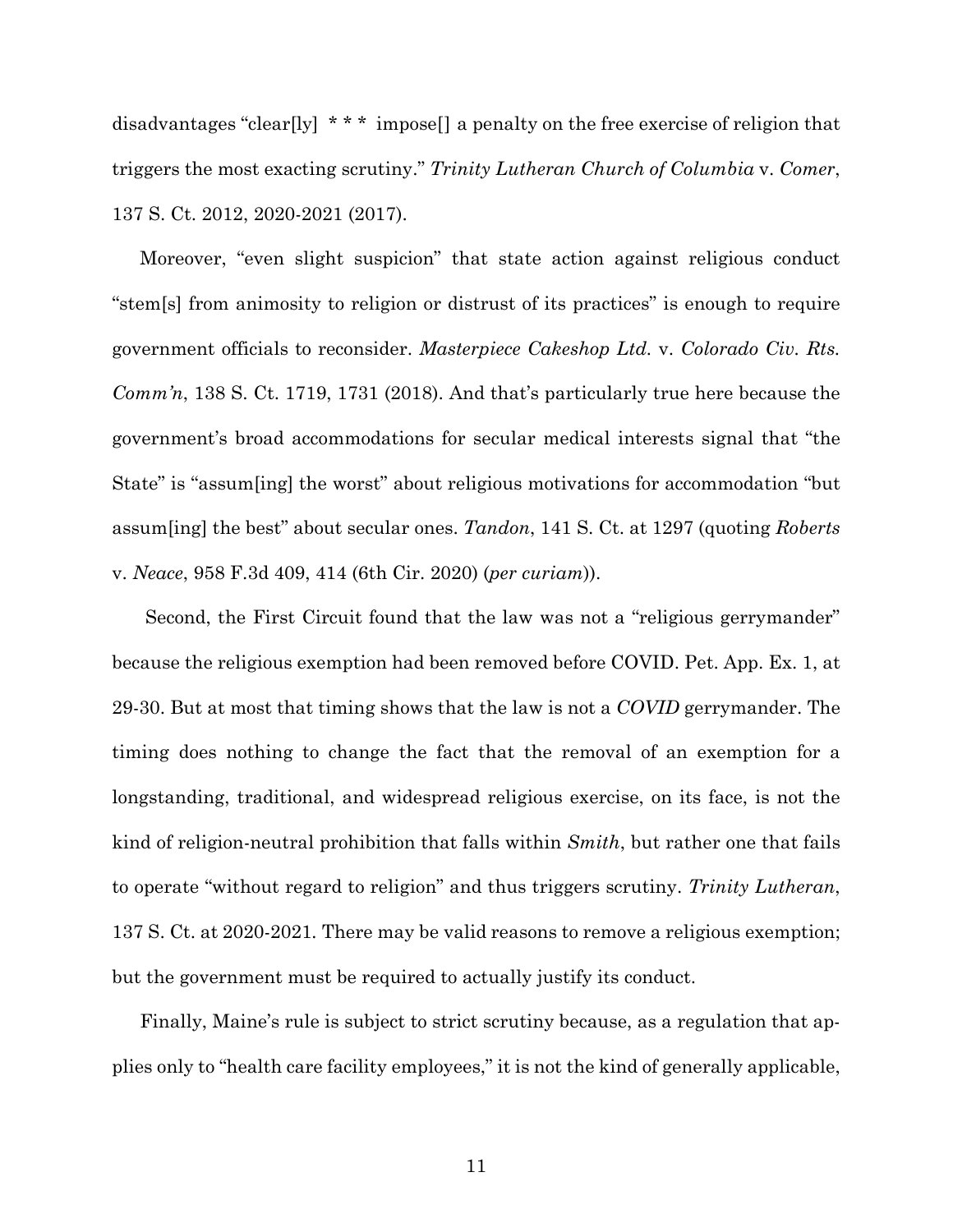across-the-board statute contemplated in *Smith*. In fact, even within the healthcare field, the law is not across-the-board: as Maine explained to the First Circuit, its mandate "does not apply to private physician practices, urgent care clinics, or any other facility not identified in the rule."  $10/18/21$  Me. C.A. Br. 49. There may be good reasons that Maine has focused on only certain healthcare facility employees, left out many other healthcare employees, and imposed no vaccine mandate at all on other large swaths of its population—reasons that go to tailoring and fit. But a mandate that only applies to a small segment of the state's population is, by definition, not "generally applicable." Maine therefore must meet its burden to demonstrate that this selectivity passes strict scrutiny.

#### **III. Maine hasn't carried its burden on strict scrutiny.**

Maine bears the burden of satisfying strict scrutiny. *Gonzales* v. *O Centro Espirita Beneficente Uniao do Vegetal*, 546 U.S. 418, 429-430 (2006). Strict scrutiny is "the most demanding test known to constitutional law." *City of Boerne* v. *Flores*, 521 U.S. 507, 534 (1997); see also *Thomas*, 450 U.S. at 718 ("The state may justify an inroad on religious liberty by showing that it is the least restrictive means of achieving some compelling state interest."). Even when the government has identified a problem in need of solving, the restriction "must be actually necessary to the solution." *Brown* v. *Entertainment Merchs. Ass'n*, 564 U.S. 786, 799 (2011). "That is a demanding standard." *Ibid*. And "because [the government] bears the risk of uncertainty, ambiguous proof will not suffice." *Id*. at 799-800 (internal citations omitted). And "so long as the government can achieve its interests in a manner that does not burden religion, it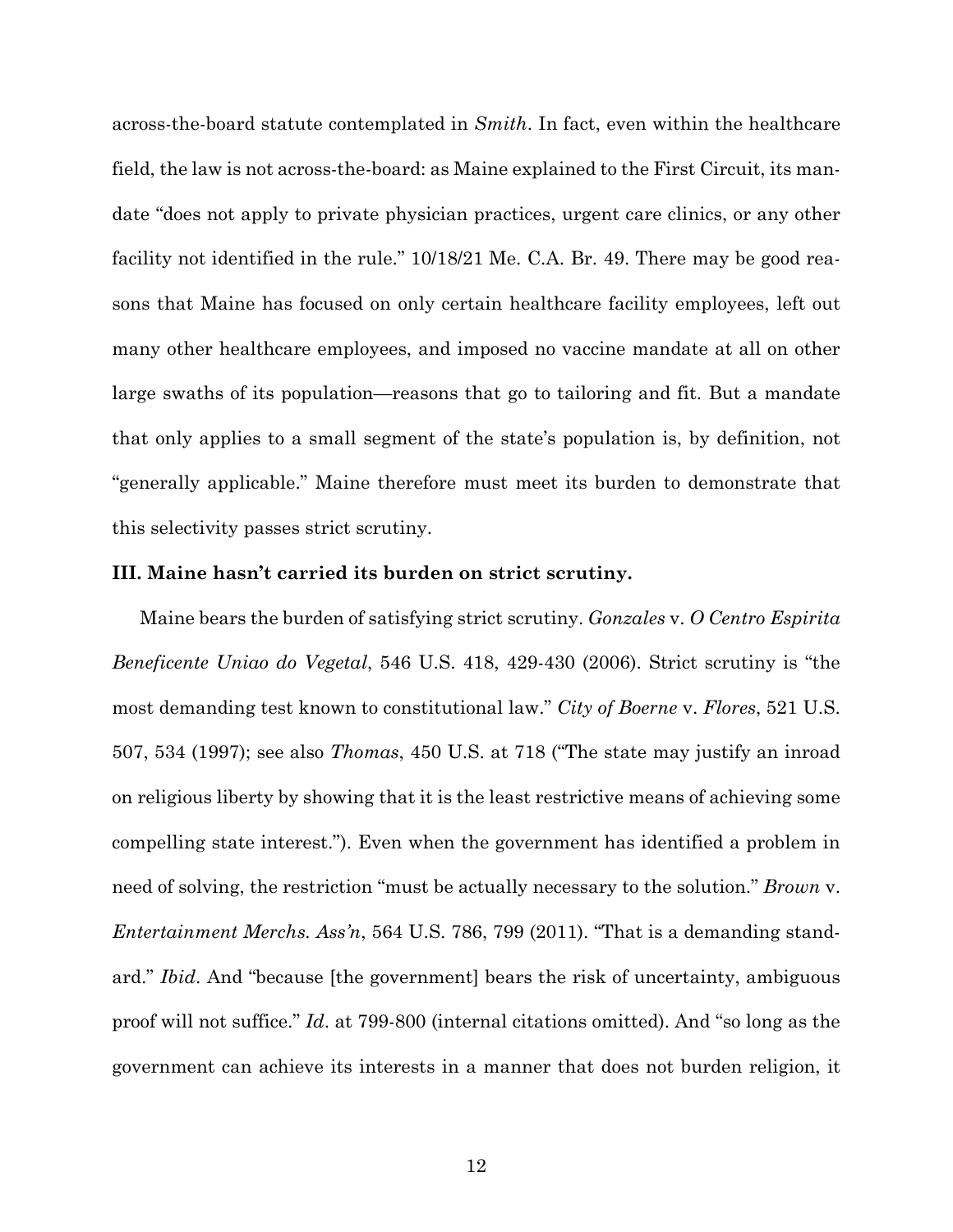must do so." *Fulton*, 141 S. Ct. at 1881.

Maine has failed to carry this burden in two ways:

### **1.** *No proof that Maine needs greater restrictions than 47 other states and*

*the federal government.* Maine is an outlier. Forty-seven other states have either not imposed any COVID vaccination mandate on private-sector healthcare workers, have allowed religious exemptions, or have allowed accommodations like weekly testing. The federal government also allows religious exemptions for agency employees. "[W]hen so many" other jurisdictions "offer an accommodation, [Maine] must, at a minimum, offer persuasive reasons why it believes that it must take a different course." *Holt* v. *Hobbs*, 574 U.S. 352, 369 (2015).

According to data from the National Academy for State Health Policy (NASHP), only 15 states require private-sector healthcare workers to be vaccinated against COVID.[2](#page-21-0) Of these, all but three states either provide for religious exemptions or allow employees to undergo testing in lieu of vaccination.[3](#page-21-1) Only New York, Rhode Island,

<span id="page-21-0"></span><sup>2</sup> National Academy for State Health Policy, *State Efforts to Ban or Enforce COVID-19 Vaccine Mandates and Passports*, updated Oct. 8, 2021, [https://perma.cc/ME38-JX5T.](https://perma.cc/ME38-JX5T) NASHP identifies 15 states that have imposed COVID vaccine mandates on healthcare employees working in the private sector (California, Colorado, Connecticut, the District of Columbia, Delaware, Illinois, Maine, Massachusetts, Maryland, New Jersey, New Mexico, New York, Oregon, Rhode Island, and Washington). NASHP identifies an additional eight states that impose vaccine mandates on healthcare workers employed by the state, but do not require private-sector healthcare employees to be vaccinated (Hawaii, Kentucky, Minnesota, Nevada, North Carolina, Pennsylvania, Vermont, and Virginia).

<span id="page-21-1"></span><sup>&</sup>lt;sup>3</sup> California, Colorado, Connecticut, the District of Columbia, Illinois, Massachusetts, Maryland, New Mexico, Oregon, and Washington allow for religious exemptions to their healthcare employee vaccination mandates. California Department of Public Health, *Order of the State Public Health Office Adult Care Facilities and Direct Care Worker Vaccine Requirement* (Sept. 28, 2021), [https://perma.cc/2KWE-JLBK;](https://perma.cc/2KWE-JLBK) Colorado Department of Public Health and Environment, *Standards for Hospitals and Health Facilities*, 6 CCR 1011-1(12) (Aug. 30, 2021), [https://perma.cc/E3BY-48PV;](https://perma.cc/E3BY-48PV) State of Connecticut, *Executive Order No. 13F* (Sept. 3, 2021), [https://perma.cc/YDC5-G8KF;](https://perma.cc/YDC5-G8KF) Government of the District of Columbia, *Mayor's Order 2021-099* (Aug. 10, 2021)[, https://perma.cc/3T3F-U2T3](https://perma.cc/3T3F-U2T3) (mandate for District employees),<https://perma.cc/9MND-GWGX> (adding healthcare workers on Aug.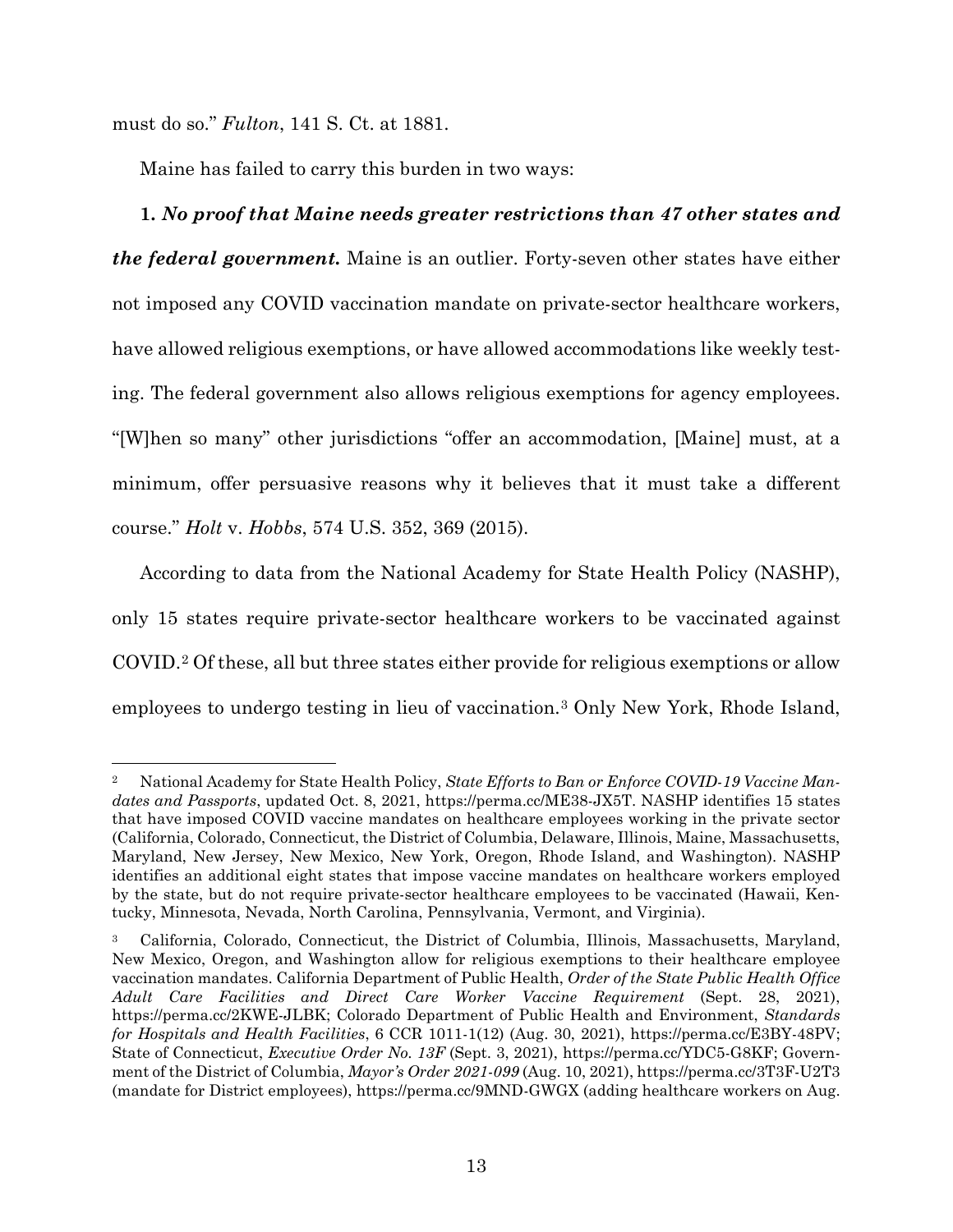and Maine require private-sector healthcare workers to receive COVID vaccines with no religious accommodation or testing alternative.[4](#page-22-0) And the federal government recognizes that its agencies can be "required to provide a reasonable accommodation to employees \* \* \* because of a sincerely held religious belief, practice, or observance." Safer Federal Workforce, *Vaccinations*, [https://perma.cc/EWU4-N3E9.](https://perma.cc/EWU4-N3E9) Where, as here, Maine "has available to it a variety of approaches that appear capable of serving its interests," it must explain why it cannot take the more common path. *McCullen* v. *Coakley*, 573 U.S. 464, 493-494 (2014) (considering policies of other states); *Holt*, 574 U.S. at 368-369 (same).

Maine's response boils down to its claim that it is unique because it is a rural state with a small healthcare provider population. Shah Decl. ¶ 66. But Maine nowhere explains why this problem is more acute in Maine than in many other similar states that have less population density and fewer providers. For example, Maine does not explain why the approach taken in neighboring Vermont, which is also

<sup>16, 2021);</sup> State of Illinois, *Executive Order 2021-22* (Sept. 3, 2021), [https://perma.cc/33YF-5ZJN;](https://perma.cc/33YF-5ZJN) Maryland Department of Health, *Amended Directive and Order Regarding Vaccination Matters, MDH No. 2021-08-18-01* (Aug. 18, 2021), [https://perma.cc/5MEB-S3E4;](https://perma.cc/5MEB-S3E4) The Commonwealth of Massachusetts, *Order of the Commissioner of Public Health No. 2021-4* (Aug. 4, 2021), [https://perma.cc/YNY5-UXW6;](https://perma.cc/YNY5-UXW6) Oregon Health Authority Public Health Division 333-019-1010 (Sept. 1, 2021), [https://perma.cc/8UHK-](https://perma.cc/8UHK-SJZU)[SJZU;](https://perma.cc/8UHK-SJZU) State of Washington, *Proclamation by the Governor 21-14, COVID-19 Vaccination Requirement* (Aug. 9, 2021), [https://perma.cc/9KKV-GP97.](https://perma.cc/9KKV-GP97)

Delaware and New Jersey allow for weekly or twice weekly testing as an alternative to vaccination: Delaware Health and Social Services, *Emergency Secretary's Order* (Sept. 10, 2021), [https://perma.cc/Z7CL-CK7R;](https://perma.cc/Z7CL-CK7R) Governor of New Jersey, *Executive Order No. 252* (Aug. 6, 2021), [https://perma.cc/J6J9-WULD.](https://perma.cc/J6J9-WULD)

<span id="page-22-0"></span><sup>4</sup> New York's mandate, which removed a religious exemption, was enjoined by the Northern District of New York because it was not neutral or generally applicable, and likely to fail strict scrutiny because the government failed to explain why reasonable accommodations that worked for medically exempted employees could not be extended to employees exempted for religious reasons. *Dr. A*. v. *Hochul*, No. 1:21-cv-1009, 2021 WL 4734404, at \*5 (N.D.N.Y. Oct. 12, 2021).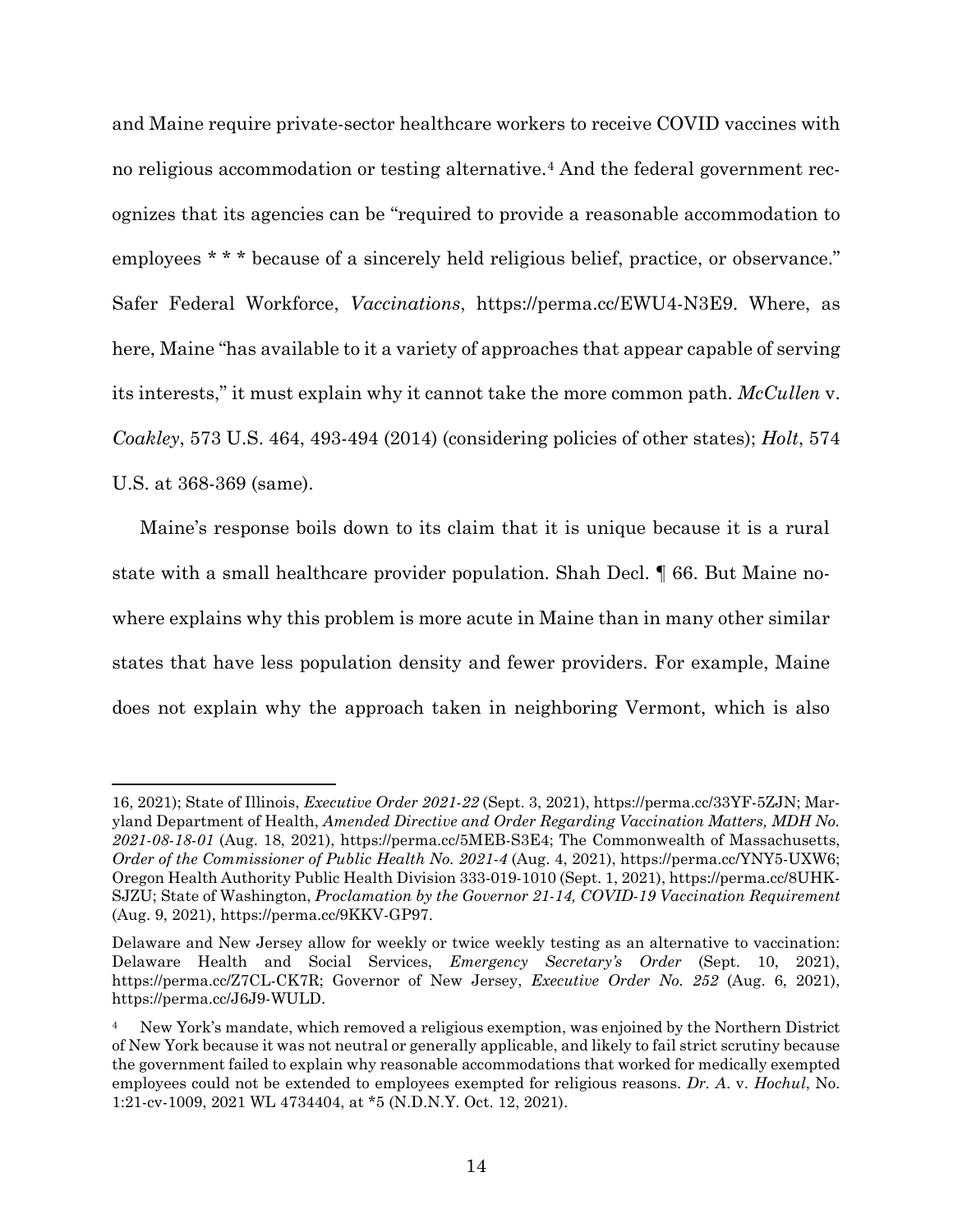small and rural, but imposes no mandate on private sector healthcare workers and allows even state workers to test and mask if they do not want the vaccine,[5](#page-23-0) would not work in Maine. Nor does Maine explain how states with even smaller populations and even greater size than Maine—states like Alaska, the Dakotas, Montana, and Wyoming—can protect their health systems against the same disease with much less restrictive approaches.[6](#page-23-1) To constitutionally impose its mandate, Maine must explain why the less restrictive approaches used in these other states wouldn't work for Maine. Having failed to do so, Maine has failed strict scrutiny.

**2.** *No proof that religious objectors cannot be treated like those who are exempt for other reasons.* Maine also fails strict scrutiny because it has not demonstrated why it cannot treat employees with religious objections like those who are exempt from the mandate, including those who are medically exempt and those who work at "private physician practices" and "urgent care centers."

First, Maine has continued to broadly allow medical exemptions for any reason that even "may" make the vaccine medically "inadvisable," as determined by "the physician's, nurse practitioner's or physician assistant's professional judgment." Me. Rev. Stat. Title 22, § 802(4-B)(A). But the concerns that Maine raises to allowing *any* 

<span id="page-23-0"></span><sup>5</sup> See Transcript: Weekly COVID-19 Briefing (Sept. 8, 2021), <https://perma.cc/CK8E-DLL5> (executive branch employees required to be "vaccinated or be subject to at least weekly testing and mandatory masking at work").

<span id="page-23-1"></span><sup>6</sup> The First Circuit fared no better when it tried to make up for Maine's evidentiary shortfall by noting the percentage of Maine's population that is above 65. Pet. App. Ex. 1, at 6 (citing United States Census Bureau, *65 and Older Population Grows Rapidly as Baby Boomers Age, Release No. CB20-99*, June 25, 2020, [https://perma.cc/UY4E-GZJ2.](https://perma.cc/UY4E-GZJ2) But neighboring Vermont has essentially the same percentage elderly population, as do Florida and West Virginia. *Ibid.* None has imposed a mandate like Maine's, so Maine needs to explain why the less restrictive approaches taken by these comparable states would not work in Maine.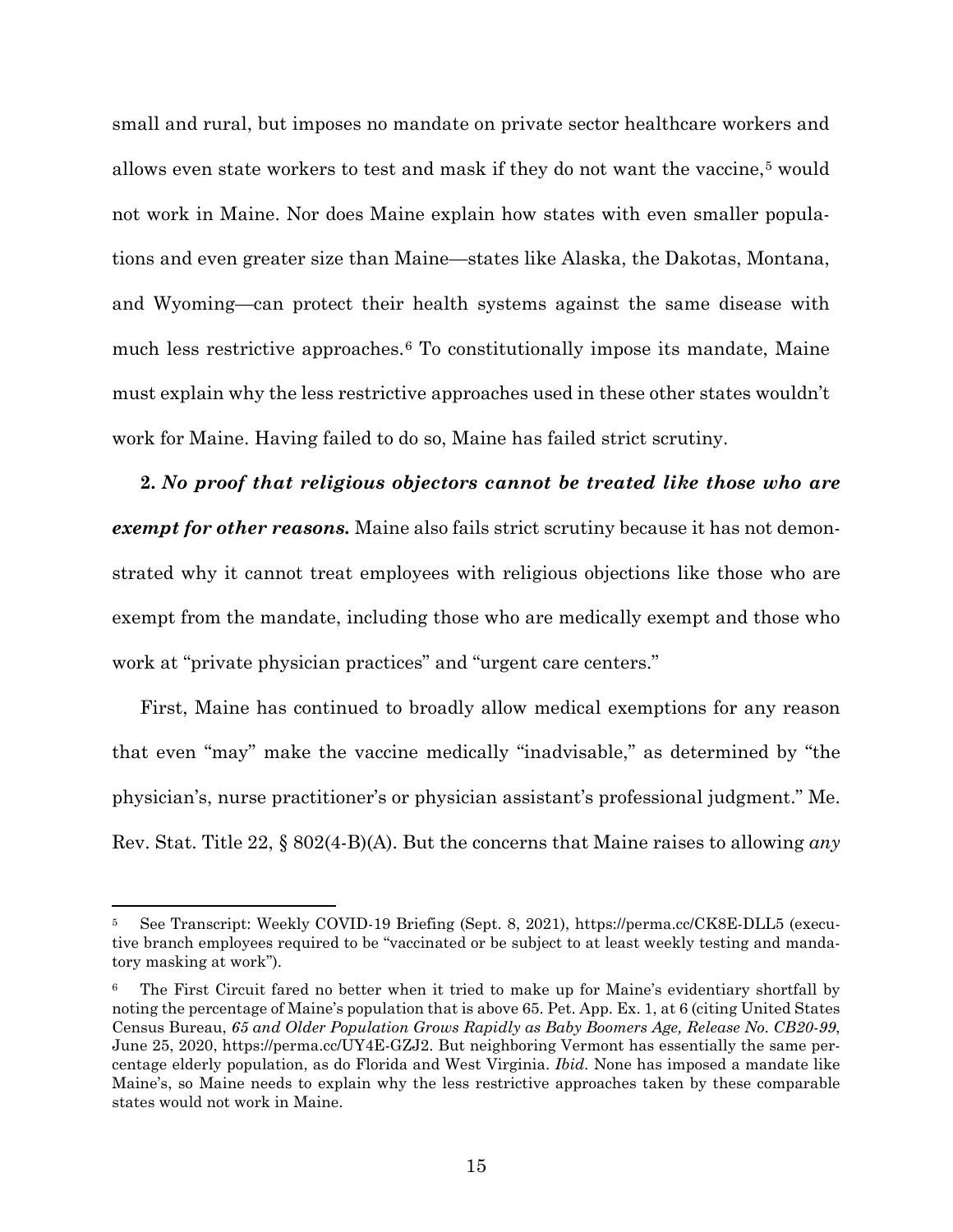kind of religious accommodation would fully apply to medically exempt healthcare workers. For instance, Maine says that religious healthcare workers can't be accommodated in dentists' offices because dental patients have their mouths open for lengthy periods, nor in EMS because of the close proximity to potentially unmasked patients. Shah Decl. ¶¶ 57-58. But that's all just as true for a *medically* exempt dental worker or EMS provider.

Likewise, Maine emphasized to the First Circuit that its mandate does *not* include "private physician practices" and "urgent care centers." But Maine never explains why whatever precautions apply in *those* healthcare facilities cannot be used for religious objectors in facilities subject to the mandate.

Maine's broad medical exemption and its patchwork approach to healthcare providers thus show the mandate "hardly counts as [the] no-more-than-necessary lawmaking" required to pass the least-restrictive-means test, *Roberts*, 958 F.3d at 415, and suggests the government's "interests could be achieved by narrower [policies] that burdened religion to a far lesser degree." *Lukumi*, 508 U.S. at 546. That is, whatever means Maine is using to ensure the medically exempt don't increase COVID risks must be applied to sincere religious objectors who work in the exact same facilities. *Holt*, 574 U.S. at 365 ("[I]f a less restrictive means is available for the Government to achieve its goals, the Government must use it."). Like the Ninth Circuit in *Tandon*, the First Circuit erred because it failed to "requir[e] the State to explain why it could not safely permit" religious objectors to exercise the same "precautions used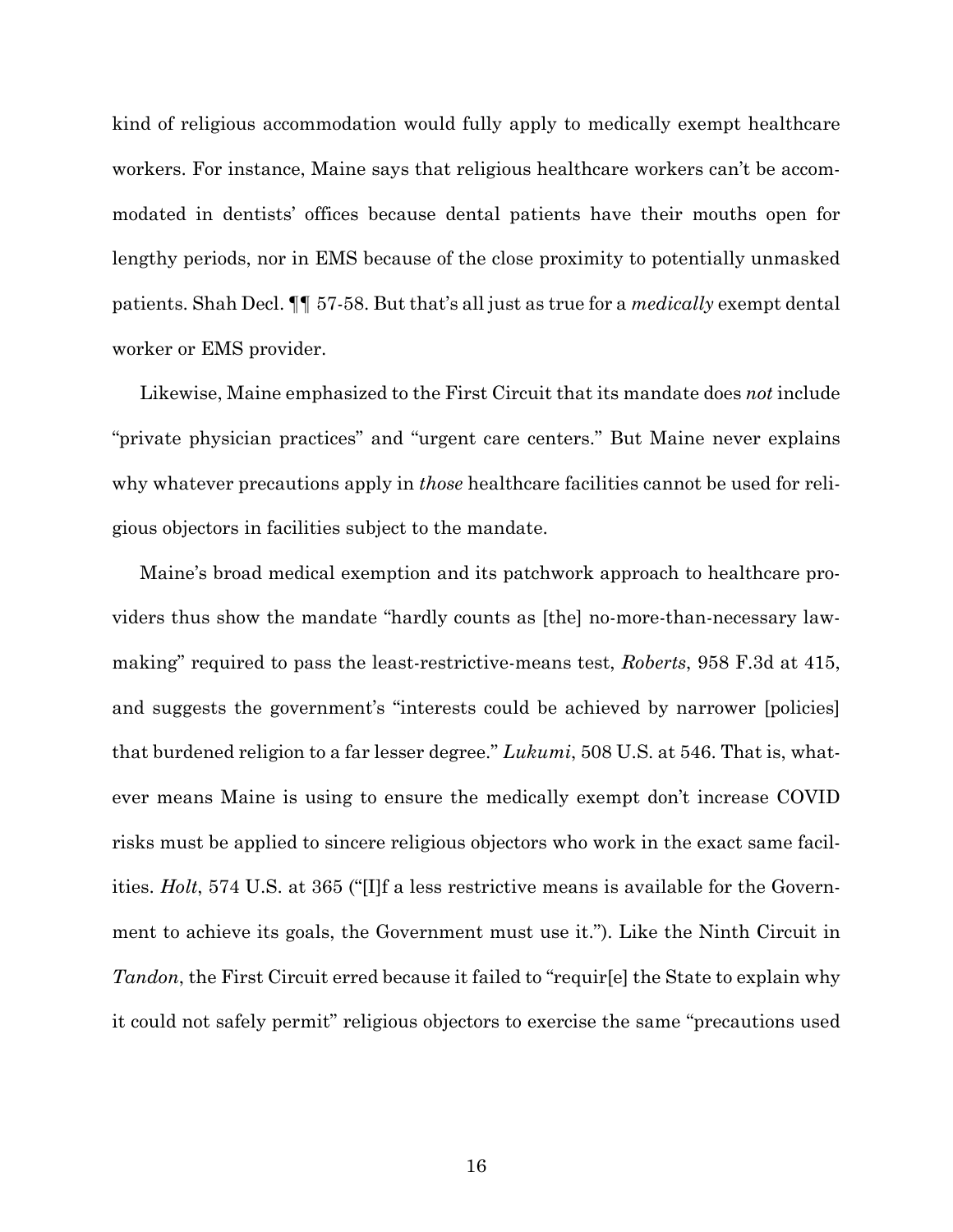[for] secular" objectors. 141 S. Ct. at 1297. Maine must meet its "exceptionally demanding" burden of proof. *Hobby Lobby*, 573 U.S. at 728.

All this is not to say that Maine can *never* make a showing that it has reasons specific to it that differentiate it from 47 other states, or that it could not have good reasons for allowing certain medical exemptions but not religious exemptions, even when they have the same effect on the spread of COVID. But Maine must at least try to make that evidentiary showing, and thus far in this litigation it has not.[7](#page-25-0)

#### **IV. Maine cannot exempt employers from their burdens under Title VII.**

Maine also cannot replace Title VII's requirement that employers provide reasonable accommodations to religious employees with a categorical ban on *any* such accommodations. Title VII prohibits, and gives courts equitable authority to enjoin, adverse employment actions on the basis of "all aspects of religious observance and practice, as well belief," including religious beliefs about vaccines. 42 U.S.C. 2000e(j); 42 U.S.C. 2000e-5(g); *Dr. A* v. *Hochul*, No. 1:21-cv-1009, 2021 WL 4734404, at \*5 (N.D.N.Y. Oct. 12, 2021) (enjoining vaccine mandate because, *inter alia*, it prevented employers from reasonably accommodating employees with religious objections in accordance with Title VII).

Employers accordingly have multiple duties under Title VII. First, they must engage in a good faith "interactive process" involving "bilateral cooperation" and "meaningful dialogue" with their employees who request religious accommodations. *Thomas*

<span id="page-25-0"></span><sup>7</sup> New York and California also made unsupported claims to this Court about the interests they sought to further in restricting religious worship. Since then those claims about the spread of COVID have proven to be inaccurate; no government continues to make them now.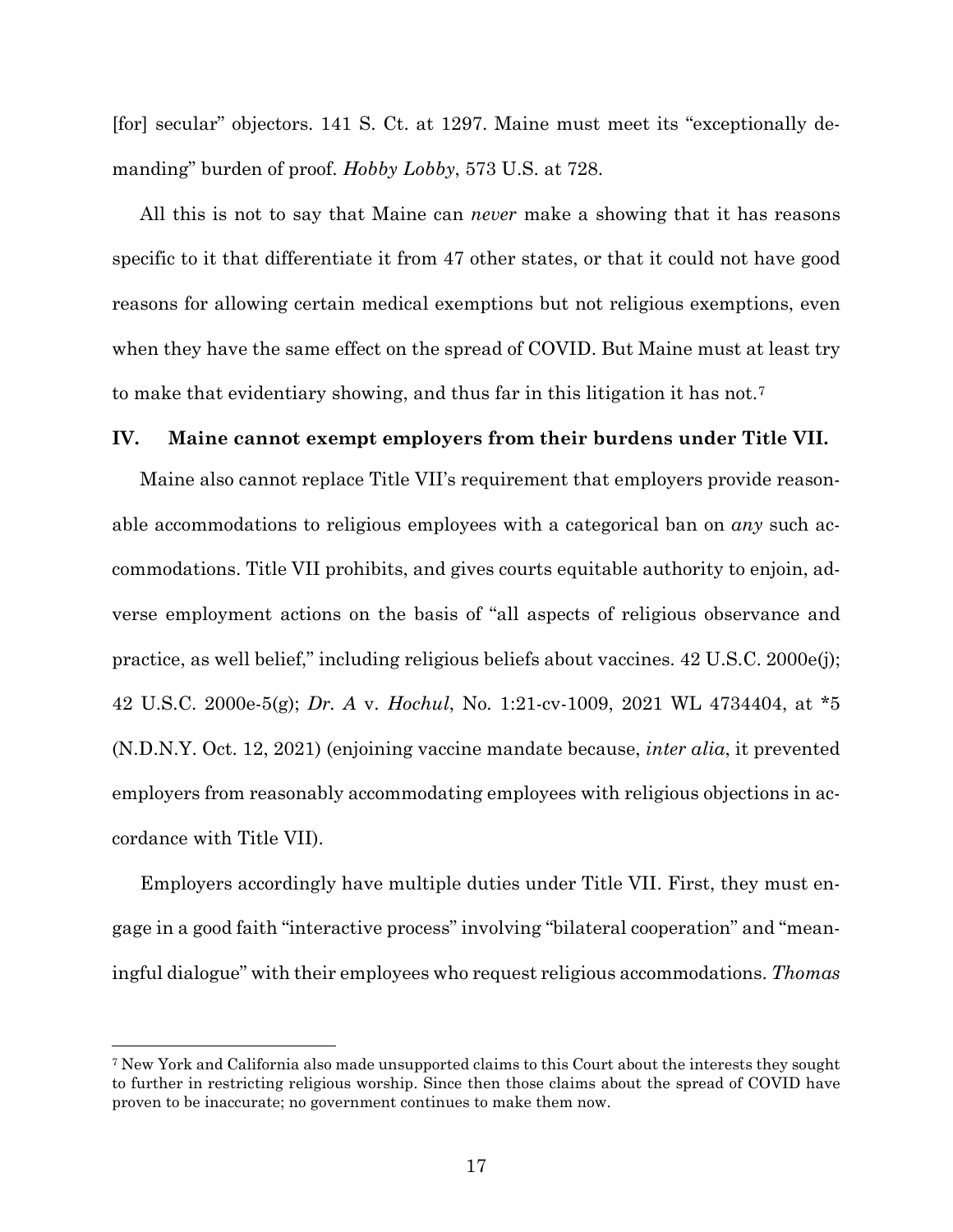v. *National Ass'n of Letter Carriers*, 225 F.3d 1149, 1155 (10th Cir. 2000); *Ansonia Bd. of Educ.* v. *Philbrook,* 479 U.S. 60, 69 (1986); *EEOC* v. *Chevron Phillips Chem. Co.*, 570 F.3d 606, 621 (5th Cir. 2009). Second, employers must provide reasonable accommodations to employees who do not get vaccinated because of a sincerely held religious belief, practice, or observance, unless they can show that doing so would be an "undue hardship." 42 U.S.C. 2000e(j); 29 C.F.R. 1605.2. These duties are closely linked; without engaging in the required interactive process with its employees, an employer does not know whether an acceptable accommodation would pose an undue hardship. *Chevron*, 570 F.3d at 621. But, while acknowledging that Title VII controlled, the First Circuit simply asserted, without putting the defendant hospitals to their proof, that *any* accommodation would cause undue hardship. Not so.

For instance, if employers can accommodate *medical* objectors, it's not clear why they cannot do the same for religious ones. And, as spelled out in recent EEOC guidance, before terminating a religious employee, employers must "thoroughly consider all possible reasonable accommodations" such as masking, social distancing, modified shifts, periodic testing, telework, or reassignment, and then "*demonstrate*"—not just assert—that *each* of those alternatives would create an undue hardship. See K.2., K.12., and L.3. at EEOC, *What you should know about COVID-19* (updated Oct. 25, 2021), https://perma.cc/CC2W-CQR8 ("An employer cannot rely on speculative hardships when faced with an employee's religious objection but, rather, should rely on objective information" and "will need to demonstrate how much cost or disruption the employee's proposed accommodation will involve"). Yet Maine's mandate violates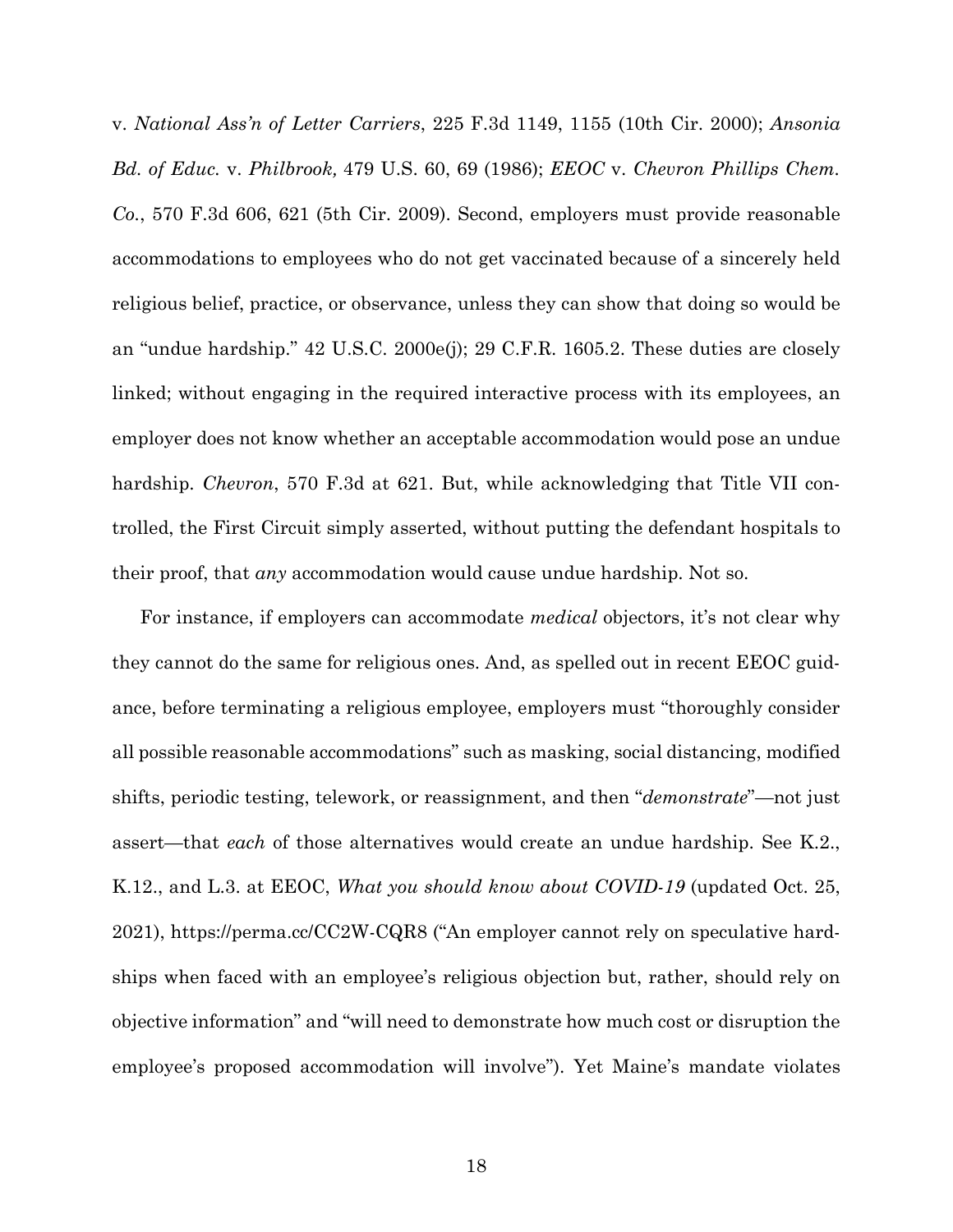Title VII by preventing employers from *even considering* such accommodations. Which leads to the most obvious Title VII violation: the mandate forces an employer which either *wants to* or *can* accommodate its employees' religious beliefs to nonetheless exclude them from the worksite. Indeed, no matter how easy it might be to accommodate employees—and thus *not* lose valuable healthcare workers when even Maine acknowledges the sector is "fragile due to understaffing" (Shah Decl.  $\P$  56(c)) the mandate requires exclusion.

**\* \* \***

Vaccine mandates raise difficult questions, involve weighty societal interests, and generate heated political and social debates. Our Constitution and court system can handle such conflict—indeed, they can help the country work through the conflict but only if courts hold all parties to their respective burdens to determine when and whether such mandates would be constitutionally permissible.

#### **CONCLUSION**

This Court should issue the requested injunction pending disposition of the forthcoming petition for certiorari. In the alternative, the Court should grant the application and remand to the lower courts to hold the parties to their appropriate burdens.

Respectfully submitted.

/s/ Mark Rienzi MARK RIENZI *Counsel of Record* DANIEL BLOMBERG ADÈLE KEIM KAYLA TONEY